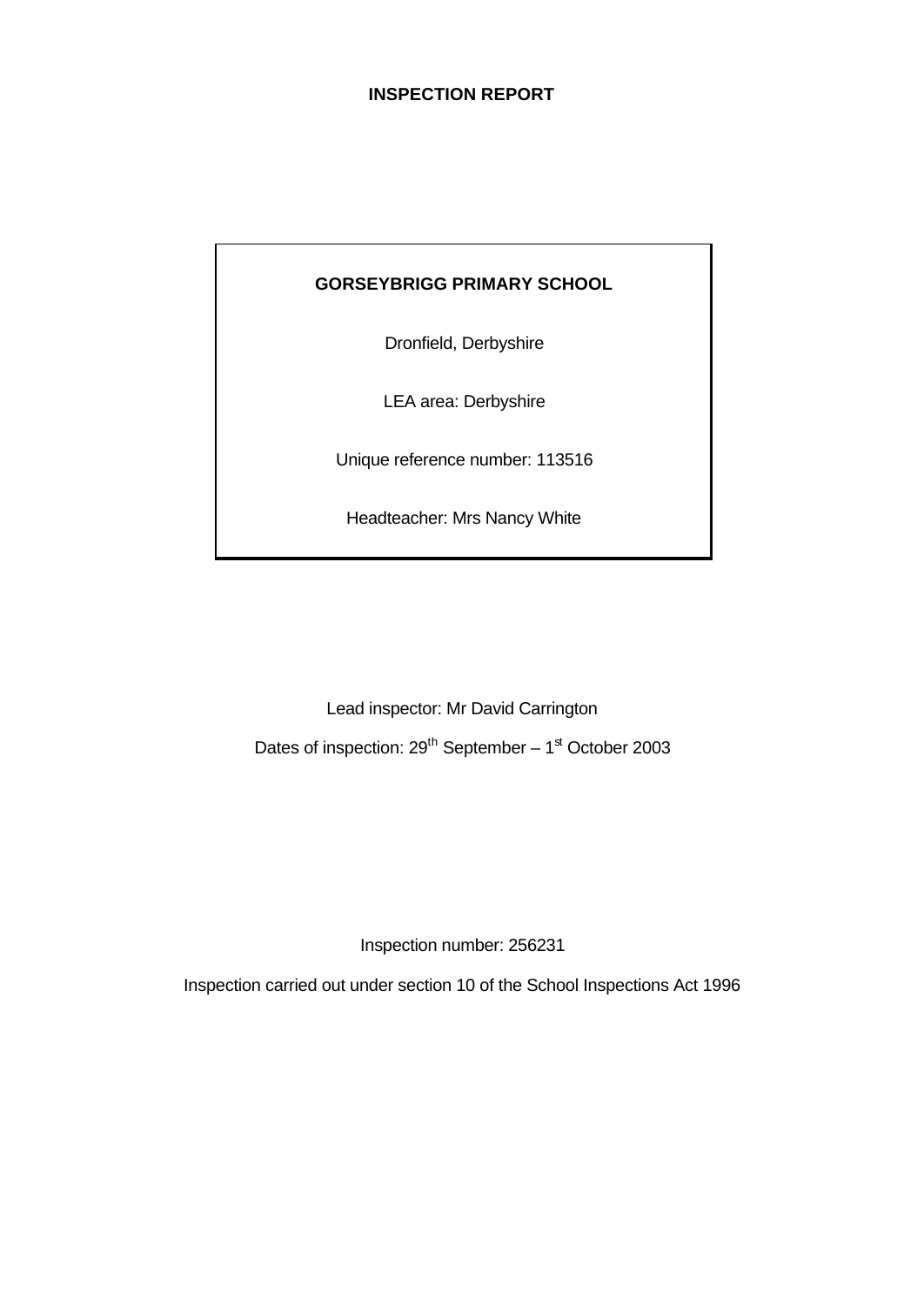# © Crown copyright 2003

This report may be reproduced in whole or in part for non-commercial educational purposes, provided that all extracts quoted are reproduced verbatim without adaptation and on condition that the source and date thereof are stated.

Further copies of this report are obtainable from the school. Under the School Inspections Act 1996, the school must provide a copy of this report and/or its summary free of charge to certain categories of people. A charge not exceeding the full cost of reproduction may be made for any other copies supplied.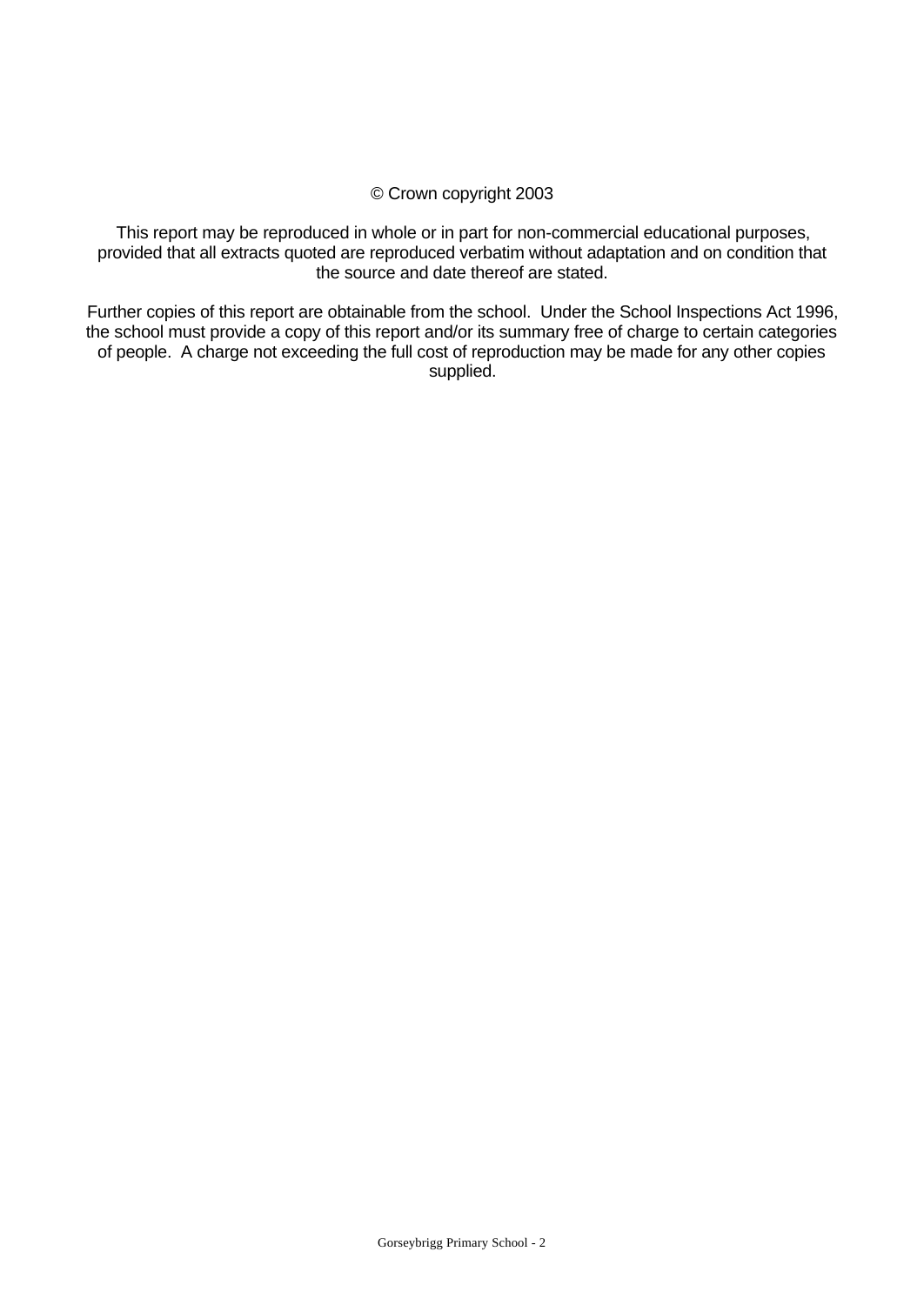# **INFORMATION ABOUT THE SCHOOL**

| Type of school:              | Junior and infant                                                   |
|------------------------------|---------------------------------------------------------------------|
| School category:             | Community                                                           |
| Age range of pupils:         | 3 to 11                                                             |
| Gender of pupils:            | Mixed                                                               |
| Number on roll:              | 182                                                                 |
| School address:              | <b>Balmoral Crescent</b><br>Dronfield Woodhouse<br><b>Dronfield</b> |
| Postcode:                    | Derbyshire<br>S18 8ZY                                               |
| Telephone number:            | 01246 418508                                                        |
| Fax number:                  | 01246 416546                                                        |
| Appropriate authority:       | The Governing Body                                                  |
| Name of chair of governors:  | Mr Derek Dunn                                                       |
| Date of previous inspection: | N/A                                                                 |

# **CHARACTERISTICS OF THE SCHOOL**

Gorseybrigg Primary School was established just over one year ago and is in the process of settling into considerably extended accommodation. The school is situated about a mile to the west of the centre of Dronfield in northeast Derbyshire. There are 99 boys and 83 girls in school, with another 14 children who attend the nursery on a part time basis. Whilst the proportion of pupils with special educational needs is below average, there is an above average proportion with statements, which are for autism and general development delay. The proportion of pupils from minority ethnic backgrounds is low. All pupils speak English as their main language and most complete their whole primary education at the school. Children have average levels of skill and knowledge when they start school. The school is popular with parents and pupils alike.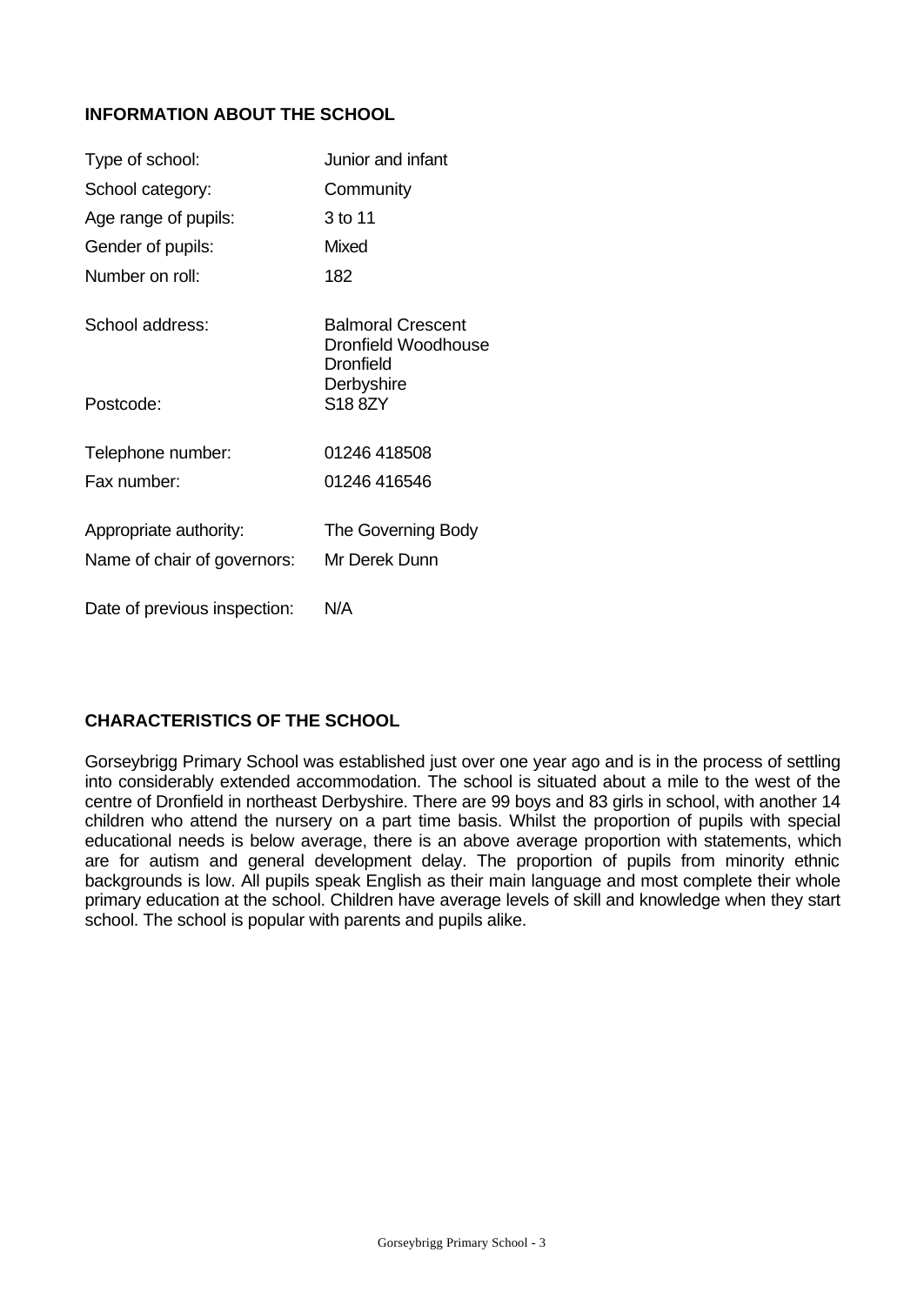# **INFORMATION ABOUT THE INSPECTION TEAM**

| Members of the inspection team |                            |                | <b>Subject responsibilities</b>                                                                                             |
|--------------------------------|----------------------------|----------------|-----------------------------------------------------------------------------------------------------------------------------|
| 15414                          | Mr David Carrington        | Lead inspector | Mathematics, information and<br>communications technology,<br>design and technology, physical<br>education                  |
| 1329                           | Mr Kevern Oliver           | Lay inspector  |                                                                                                                             |
| 14226                          | <b>Mrs Alison Willatts</b> | Lay Inspector  |                                                                                                                             |
| 1189                           | Mrs Sharon Brown           | Team inspector | English, art and design, music,<br>Areas of education for children in<br>the Foundation Stage, Special<br>educational needs |
| 21816                          | Mrs Beryl Thomas           | Team inspector | Science, geography, history,<br>religious education                                                                         |

The inspection contractor was:

TRIO INSPECTIONS LTD University of Warwick Science Park Unit 2 Barclays Venture Centre Sir William Lyons Road **Coventry** CV4 7EZ

Any concerns or complaints about the inspection or the report should be made initially to the inspection contractor. The procedures are set out in the leaflet *'Complaining about Ofsted Inspections'*, which is available from Ofsted Publications Centre (telephone 07002 637833) or Ofsted's website (www.oftsed.gov.uk).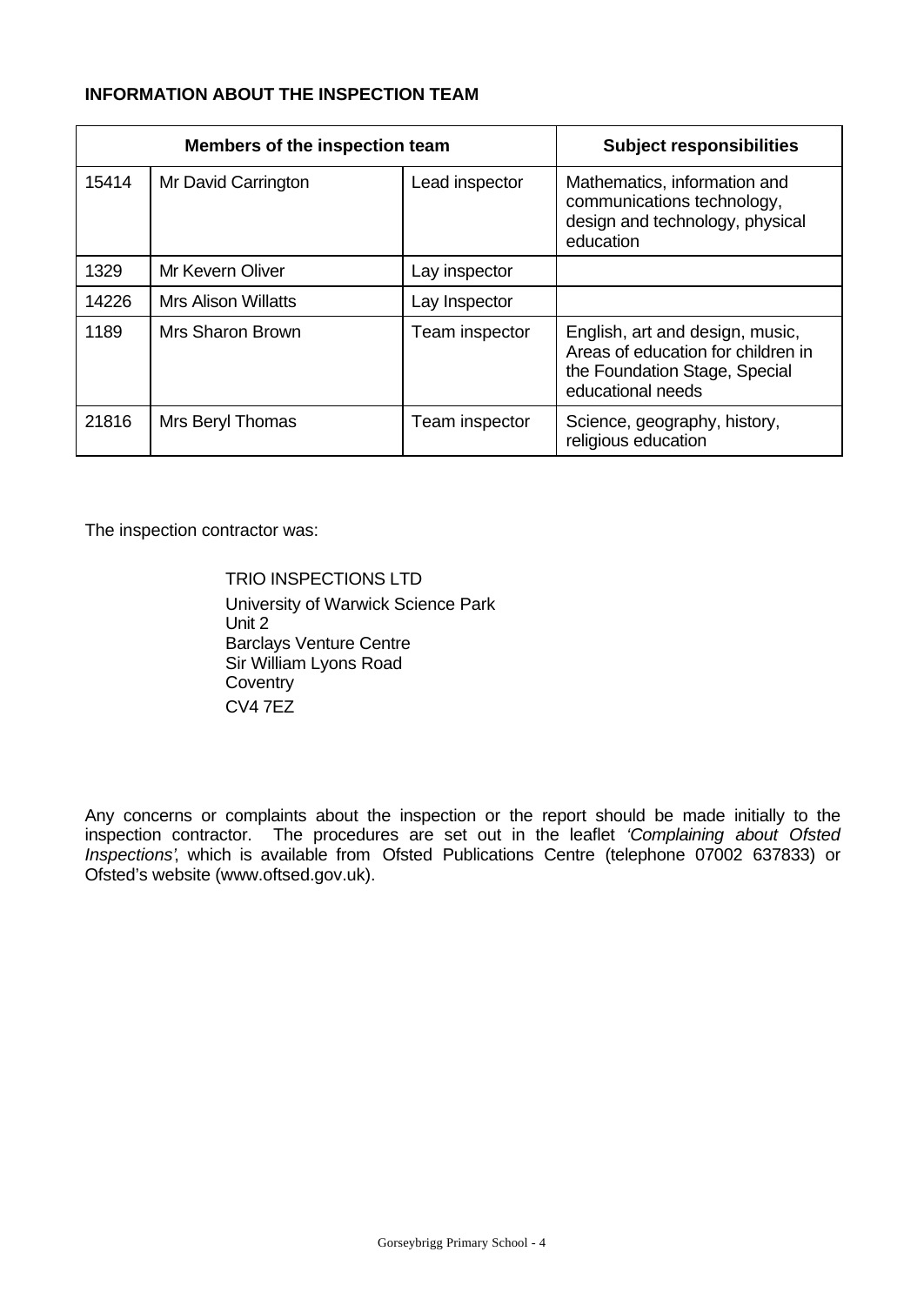# **REPORT CONTENTS**

|                                                                                                                                    | Page |    |
|------------------------------------------------------------------------------------------------------------------------------------|------|----|
| <b>PART A: SUMMARY OF THE REPORT</b>                                                                                               | 6    |    |
|                                                                                                                                    |      |    |
| <b>PART B: COMMENTARY ON THE MAIN INSPECTION FINDINGS</b>                                                                          |      |    |
| <b>STANDARDS ACHIEVED BY PUPILS</b>                                                                                                | 9    |    |
| Standards achieved in areas of learning, subjects and courses                                                                      |      |    |
| Pupils' attitudes, values and other personal qualities                                                                             |      |    |
| <b>QUALITY OF EDUCATION PROVIDED BY THE SCHOOL</b>                                                                                 | 11   |    |
| Teaching and learning<br>The curriculum<br>Care, guidance and support<br>Partnership with parents, other schools and the community |      |    |
| <b>LEADERSHIP AND MANAGEMENT</b>                                                                                                   | 16   |    |
| <b>PART C: THE QUALITY OF EDUCATION IN AREAS OF LEARNING AND</b><br><b>SUBJECTS</b>                                                |      |    |
| <b>AREAS OF LEARNING IN THE FOUNDATION STAGE</b>                                                                                   | 18   |    |
| <b>SUBJECTS IN KEY STAGES 1 AND 2</b>                                                                                              |      | 22 |
| <b>PART D: SUMMARY OF THE MAIN INSPECTION JUDGEMENTS</b>                                                                           | 32   |    |
|                                                                                                                                    |      |    |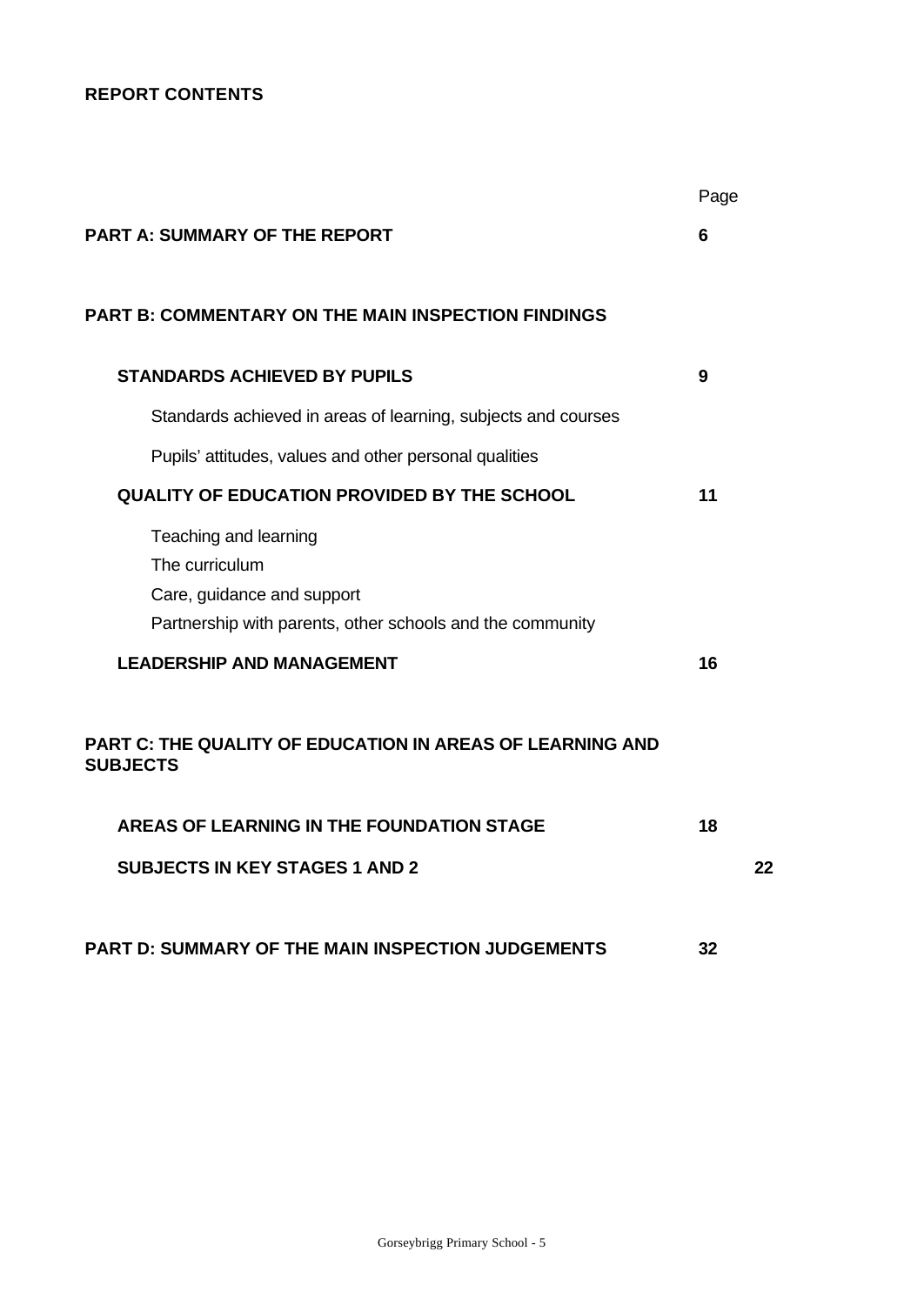# **PART A: SUMMARY OF THE REPORT**

# **OVERALL EVALUATION**

# **Gorseybrigg Primary School is an effective school, which provides a good quality education.**

The headteacher has ensured that the staff of the separate infant and junior schools have united very successfully in their quest to provide a consistent quality of education and achievement through the school. She has also made certain that the disruptions caused by the extensive building works have been minimised in order that the education provided remains effective. The school is in a strong position to grow into a highly effective place of work for pupils and staff alike. Its future is very bright. **The school gives good value for money.**

# **The school's main strengths and weaknesses are:**

- All pupils achieve well and attain average standards, at least, year by year.
- The quality of education, particularly teaching and learning, is good and this ensures pupils do well in their work.
- There is excellent commitment to educational inclusion.
- Leadership and management are very good overall. All staff and the governors work hard to give pupils good opportunities to succeed.
- Current building works are restricting the curriculum, especially in information and communication technology (ICT).
- Subject leaders could be more involved in the monitoring and evaluation of teaching and learning and the curriculum.
- Some assessment procedures require further refinement to hone them into a system that is more focused on pupils' ongoing learning throughout the year.

**The school has not been inspected before.** It was established in September 2002, and at the start of September 2003 amalgamated on one site in buildings that were still being completed at the time of the inspection.

# **STANDARDS ACHIEVED**

The first SATs<sup>1</sup> were taken in summer 2003 and, therefore, there are no results from previous years to compare with national averages. The preliminary results for 2003 show that Year 2 pupils reached above average standards in reading, writing and mathematics and that Year 6 pupils' results were well above average in English, mathematics and science. The proportion of pupils attaining the higher levels in the SATs was at a good level. The school provides well for higher attaining pupils and tracks the progress of those with gifts and talents carefully to ensure they do well. During the inspection, boys and girls achieved equally well and those with special educational needs showed good achievement. Standards in Year 6 this year are likely to be closer to the national average because of the wide variety of prior attainment in the class. Children in their very first days in the nursery and reception classes have settled well and are happy in their learning. Staff have good expectations of the pupils and, as the scrutiny of pupils' past work shows, good progress is made in all stages in school.

# Overall, **achievement is good.**

- Provision for children in nursery and reception is good and this enables the children to settle quickly to their work. This year, they have average levels of knowledge and skill as they start their education.
- Pupils in Years 1 and 2 are achieving well and they are on course to attain above average standards in reading, writing, mathematics and science by the end of the infant years.

l

<sup>&</sup>lt;sup>1</sup> Standardised Attainment Tests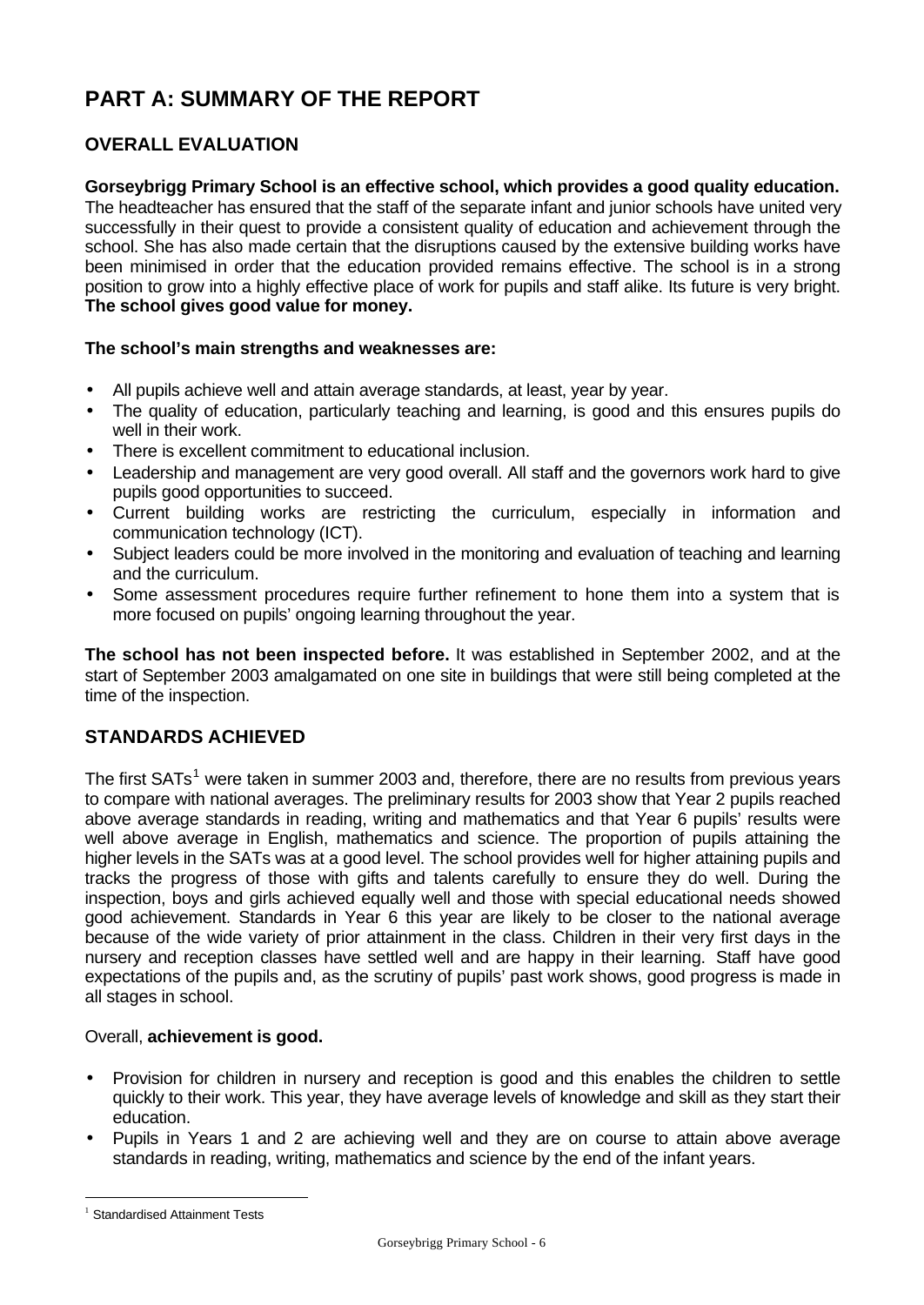- The junior pupils also achieve well. This year, the Year 6 pupils are on target for broadly average standards, which is good progress given their starting point.
- Standards in other subjects are average at the end of the infant and junior years.
- Behaviour, relationships and other personal qualities are good. Attendance is average. Most pupils enjoy their tasks and they are productive workers.
- Pupils' spiritual, moral, social and cultural education is good overall and pupils develop a very good set of principles by which to live.

# **QUALITY OF EDUCATION**

# **The quality of education is good.**

- **Teaching quality is good.** Teachers provide interesting activities that are well focused on the development of knowledge, skills and understanding. Support staff work effectively in the interests of their pupils.
- Learning is good throughout the school. Pupils work hard and as they grow older they take on more responsibility for their own learning. They are mature and sensible learners by the time they leave Year 6.
- **Assessment is satisfactory.** The procedures for assessment are good in English. The next step is to ensure that they are as rigorous in other subjects.
- **The curriculum is satisfactory.** It is evident that the current spate of building works is restricting the range of the curriculum. At present there is limited ICT taught because the suite is incomplete. Children in the nursery and reception have reduced opportunities for outdoor play until their play area is fully complete.
- **The partnership with parents and the community is good.** The school welcomes parents into school and provides good quality information about their children's progress. Many people from the local area come into school to share their experiences and work with the pupils.

# **LEADERSHIP AND MANAGEMENT**

# **Leadership and governance of the school are very good. Management is good.**

- The headteacher is an enthusiastic, hard working leader who inspires staff and governors and who gives very good direction to the school's work. The deputy headteacher works in very good partnership with the headteacher.
- Governors take a very good role in shaping the school. They are very well informed about the school's performance and ask the necessary questions to ensure the quality of education and standards are good.
- Subject leaders carry out their work to manage subjects with conviction and hard work. They are ready for extended involvement in monitoring and evaluation and target setting and tracking procedures that will strengthen the management of the school.
- The school has an excellent commitment to educational inclusion in order to ensure all pupils receive good quality education and succeed in their work.

# **PARENTS' AND PUPILS' VIEWS OF THE SCHOOL**

# **Parents and pupils hold very high opinions of the school.**

- Parents are pleased they chose the school for their children and are unanimous that it gives an effective education.
- The pupils are equally pleased with their school. As pupils wrote on their questionnaire*: People know me and welcome me* and *The best part about school is how nice it is and I think evrithing is brillent*. The vast majority of pupils share these opinions.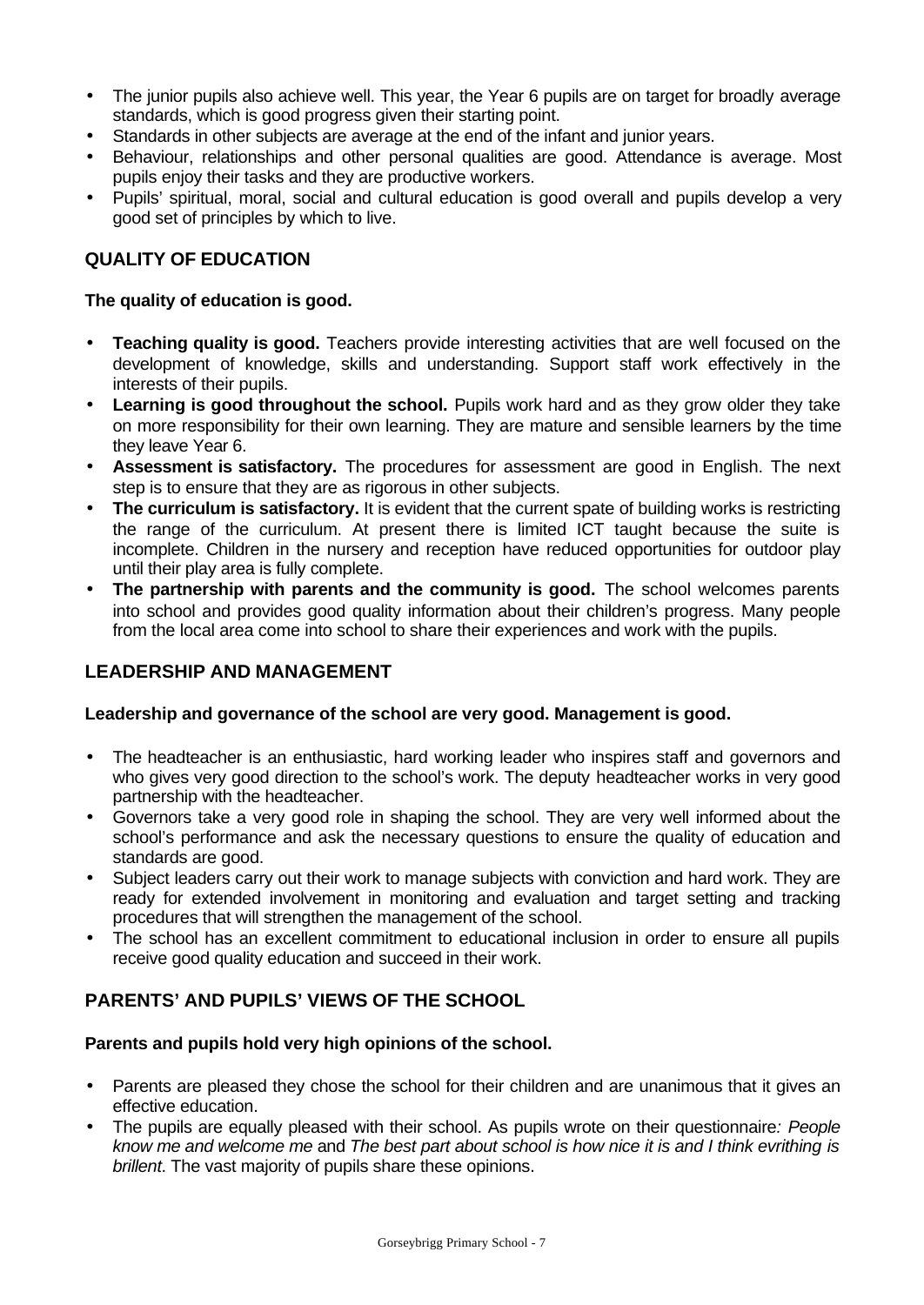# **IMPROVEMENTS NEEDED**

The most important things the school should do to improve are:

- Use the new facilities for ICT fully once they are available and work to implement the ICT action plan.
- Extend the role of subject leaders to give them more responsibility for monitoring and evaluation and to develop the systems for assessment and target setting and tracking.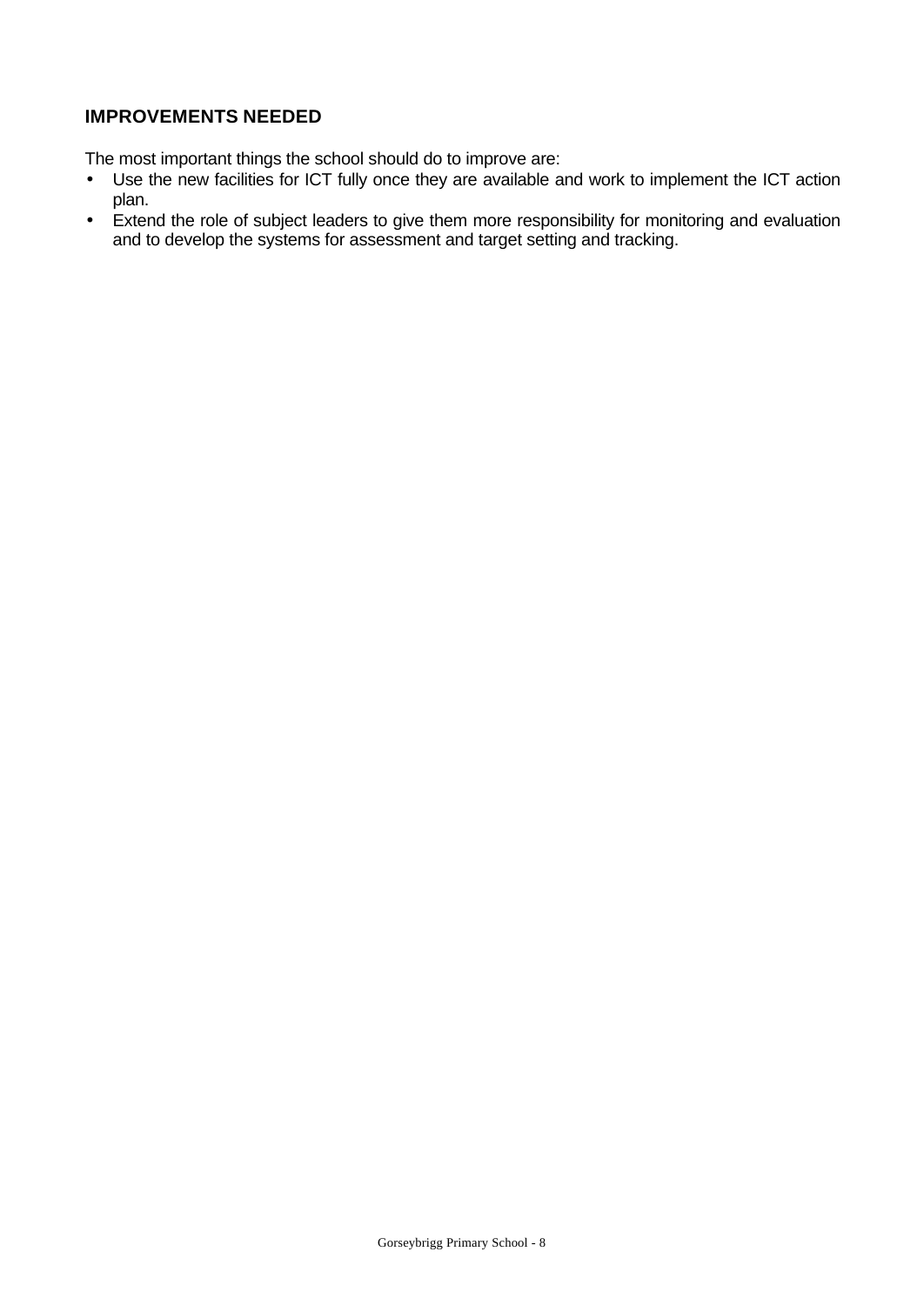# **PART B: COMMENTARY ON THE INSPECTION FINDINGS**

# **STANDARDS ACHIEVED BY PUPILS**

# **Standards achieved in areas of learning, subjects and courses**

**Standards are average overall and achievement is good throughout the school.**

*You get to do hard work<sup>2</sup> If I'm having problems, I put my hand up and my teacher helps me*

# **Main strengths and weaknesses**

- Provision for children in nursery and reception is good and this enables the children to settle quickly to their work. This year, they have average levels of knowledge and skill as they start their education.
- Pupils in Years 1 and 2 achieve well and at the end of the infant years they attain above average standards in reading, writing, mathematics and science.
- The junior pupils also achieve well. This current Year 6 pupils are on track to reach average standards in English, mathematics and science.
- Standards in other subjects are broadly average at the end of the infant and junior years.

#### **Commentary**

l

- 1. Because Gorseybrigg is a school that is just over one year old there are no SATs results that have been benchmarked against national averages or those of schools of a similar type. It is therefore, not possible to discuss trends in attainment against national averages at the age of seven and eleven, other than to say that the results of the 2003 SATs suggest that good standards are well within reach. Last year, the SATs results of seven-year-old pupils look to have been above average in reading, writing and mathematics and the proportion of pupils achieving the higher level 3 seems to have been well above average overall. Year 6 pupils appear to have reached well above average standards overall and the proportion achieving the higher level 5 seems to have been above average in English and well above average in mathematics and science.
- 2. During the inspection a large amount of time was spent examining pupils' work completed last year. The first and foremost picture to emerge was that throughout the year, pupils were producing work of a standard that matched the results in the SATs outlined above. The good expectations of staff, insistence upon productive working and neat presentation resulted in much work of good or very good calibre. This was most marked in Years 2, 5 and 6. Boys and girls worked equally well last year and pupils with special educational needs were clearly well supported, with carefully targeted individual work programmes that enabled them to achieve well. The higher attaining pupils were provided with work that tested their mettle well. They rose well to the challenges provided and some showed very high levels of attainment indeed. The school has identified a few pupils with particular talents or gifts. These pupils are expected to reach high standards and they are currently on target to do so. Staff know their needs well and monitor their progress carefully to ensure they meet what is expected of them. Pupils in the middle attainment band also did well. In many instances, their working level was not far behind that of the higher attainers.
- 3. This year, because of different profiles of attainment in each class, the picture is different. However, one key fact stands out, namely, that pupils of all attainment levels and boys and girls achieve equally well. Children in the nursery and reception classes, some of whom had

 $^2$  The quotations are from the pupils' questionnaire and from comments made during discussions with inspectors.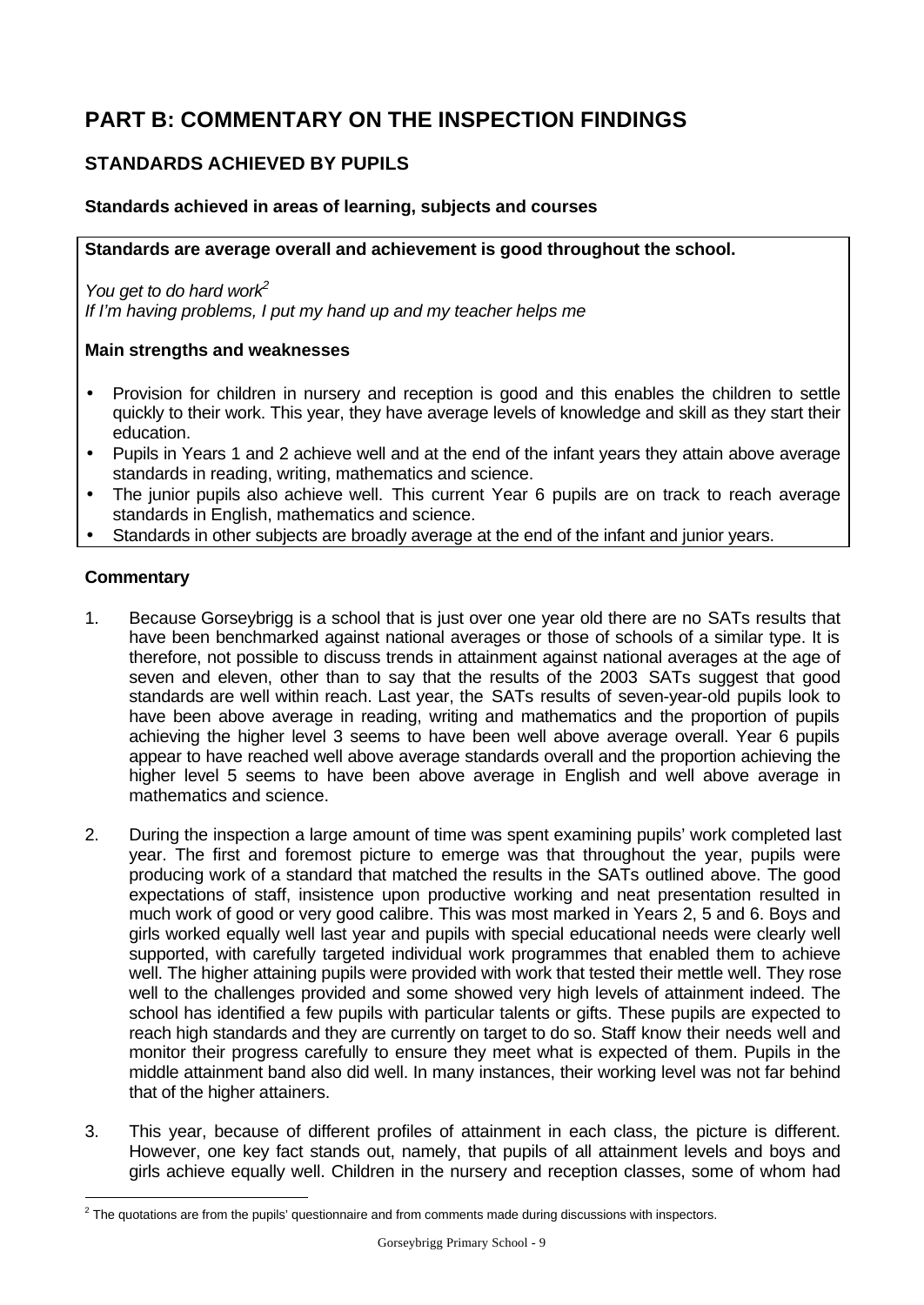been in school for less than one week at the time of the inspection, have settled well and are enjoying the many opportunities provided for them to explore the six areas of learning. This year, the new children have broadly average starting levels of skill and knowledge, which is rather lower than the children at the start of school this time last year. Induction into school is a carefully planned process that is put into action very effectively. Thus, the youngest children in school can be anticipated to do well in their learning and to achieve well by the end of their first year.

- 4. Infant pupils are taught in two parallel mixed age classes. They are of very diverse backgrounds and include a few pupils with particular behavioural and emotional needs. Nevertheless, most pupils are making a good start to the year and their achievement is good. The Year 2 pupils look to be on target to attain above average standards in English language and literacy skills, mathematics and science by the end of the school year.
- 5. In junior classes there is again a diversity of background and prior attainment levels. Overall, the Year 6 pupils are working well, achieving successfully and are on target for broadly average standards by July next. This is good progress given their starting points. The Year 5 pupils have made a spirited start to their school year and are already showing many signs of above average attainment in English, mathematics and science.
- 6. Because of the incomplete building works it was not possible to observe work in ICT. Standards cannot, therefore, be judged in this subject. The evidence for other subjects points to average standards overall at the age of seven and eleven. More details are given of subjects such as religious education, geography and history later in this report.

# **Pupils' attitudes, values and other personal qualities**

**Pupils' attitudes, values and pupils' personal qualities are all good. The level of attendance is average.**

*The best part about school is how nice it is and I think evrithing is brillent The classrooms, my friends, the bugs dangling down from the ceiling It's better being one school, there's more space and you meet younger pupils and get to know them*

#### **Main strengths and weaknesses**

- Pupils' attitudes to school are good and their self-esteem is high. They enjoy learning, taking responsibility for their own work and contributing to school life.
- Behaviour in and around the school is good with very little bullying or harassment of any kind.
- Pupils' spiritual, moral, social and cultural development is good overall.

#### **Commentary**

7. Pupils enjoy being at Gorseybrigg Primary School. They say that their teachers treat them fairly and that they have many friends in school. Behaviour is good and there is very little bullying. The school hums with activity as everyone gets on with his or her work and play. Pupils like being trusted to do things on their own. In lessons they work hard. Their spiritual, moral and cultural development is good. Attendance is average and punctuality is satisfactory.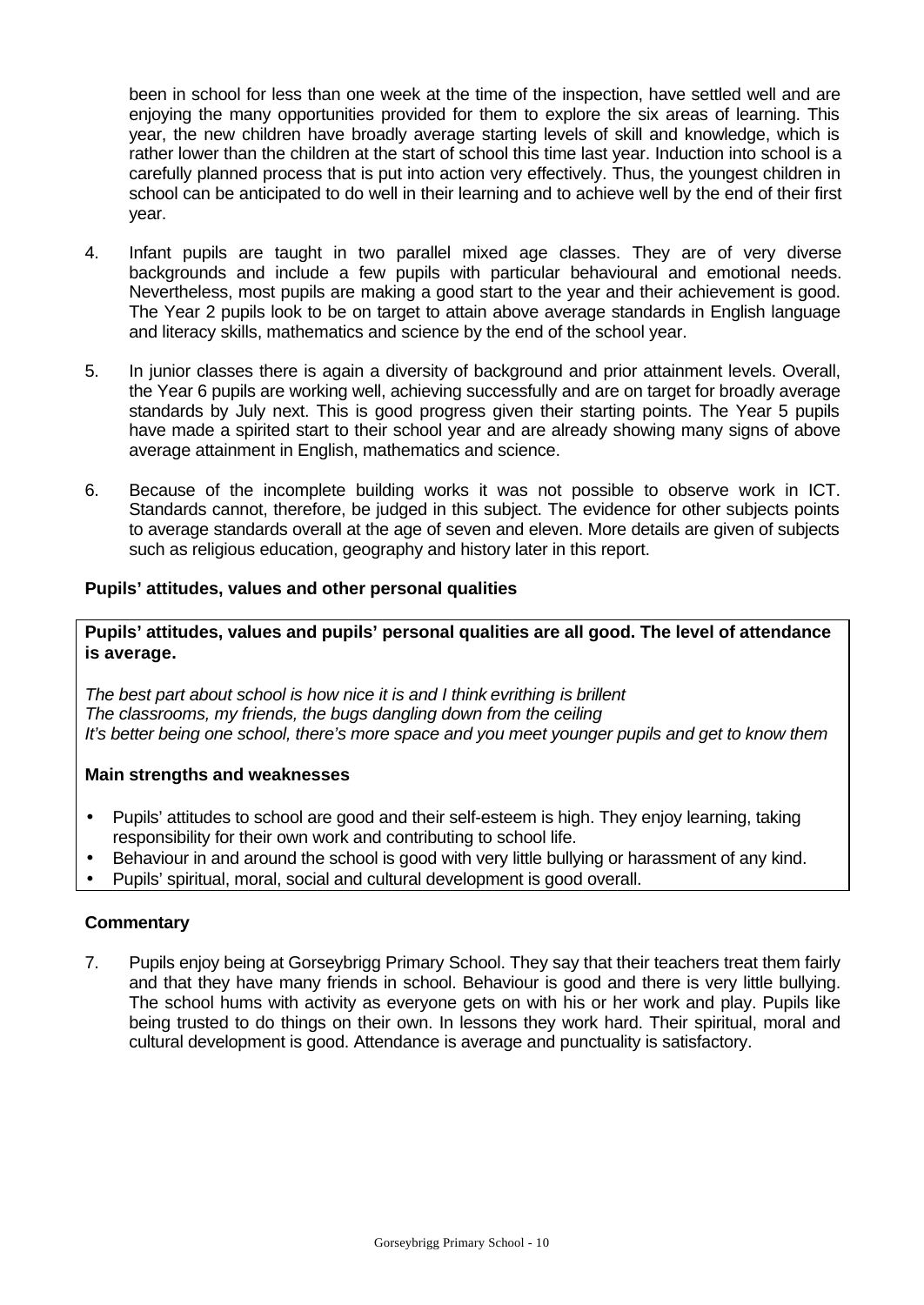# **Attendance**

# *Attendance in the latest complete reporting year (%)*

| Authorised absence |    |  | Unauthorised absence |     |
|--------------------|----|--|----------------------|-----|
| School data        | 44 |  | School data          |     |
| National data      |    |  | National data        | ა.ხ |

*The table gives the percentage of half days (sessions) missed through absence for the latest complete reporting year.*

- 8. The pupils are proud of their new school. They arrive on time and eagerly prepare for whatever the day has in store for them. They confidently chat to their teachers and each other. Visitors are greeted with cheery smiles and offers of help. Pupils like to talk about their work, their homes and hobbies. A Year 5 pupil, for example, bubbled with enthusiasm as she told one of the inspectors about her keyboard lessons.
- 9. Behaviour is good overall with lessons rarely interrupted by bad behaviour. Teachers and pupils get on with the tasks of teaching and learning. Playtimes are a happy mixture of running, jumping, skipping, chasing and ball games. Pupils look after each other and anyone who is hurt or upset is whisked off to see one of the lunchtime supervisors. There is virtually no bullying and according to pupils and parents, when it does happen, it is quickly sorted out. There have been no exclusions of any form since the school opened in September 2002.

# **Exclusions**

#### *Ethnic background of pupils Exclusions in the last school year*

| Categories used in the Annual School Census |  | No of pupils<br>on roll | Number of<br>fixed period<br>exclusions | I Number of<br>permanent<br>exclusions |
|---------------------------------------------|--|-------------------------|-----------------------------------------|----------------------------------------|
| White - British                             |  | 182                     |                                         |                                        |

- 10. Pupils work hard, in a Year 6 art class, for example, everyone was engrossed in designing and making models of Greek vases. They were fascinated by their teacher's explanations and eagerly followed instructions. In a Year 2 numeracy session pupils rose to the challenge of solving a range of adding-up problems. Everybody congratulated everybody when they realised that their answers were correct!
- 11. Pupils have a good understanding of social and moral issues and are encouraged to reflect on their feelings. They know and understand the school rules, distinguishing between right and wrong. A pupil in Year 1 summed up the parable of the Good Samaritan with the comment *look after each other*. Books, toys, games, learning resources and good lessons help pupils to discover other cultures. In Year 6, for example, pupils, whilst learning about Islam, took time to reflect on how Muslims think and feel about important events and day-to-day life.

# **QUALITY OF EDUCATION PROVIDED BY THE SCHOOL**

**The quality of education is good.** Pupils are taught well, their learning is effective and the curriculum is satisfactory. The health, safety and welfare of pupils are promoted well and the school has built a good partnership with parents and the community.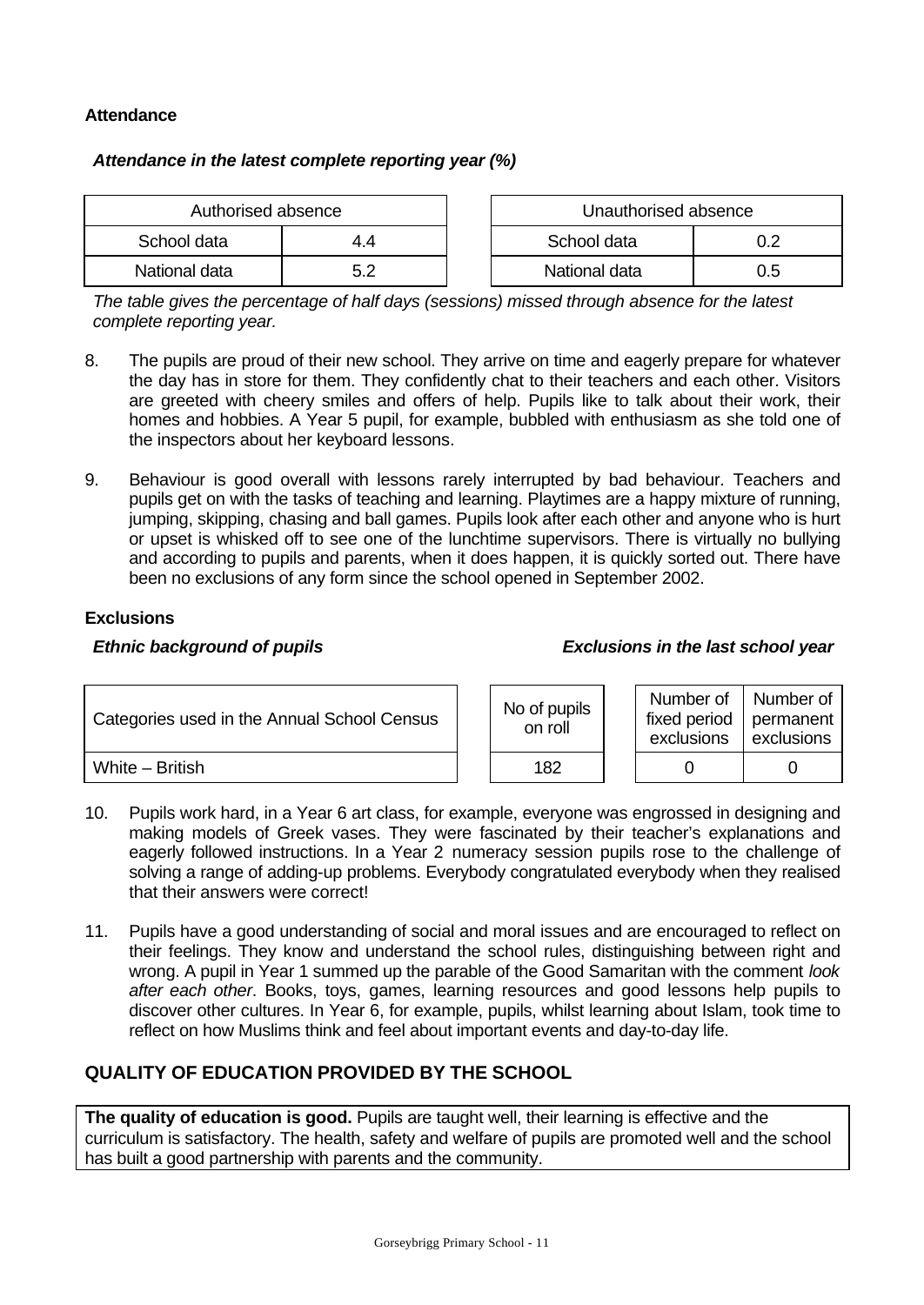# **Teaching and learning**

# **The quality of teaching and learning is good. Assessment is satisfactory***.*

*The teachers are friendly and helpful*

*(I'd like to) Make some lessons more interesting*

*Marking is useful. It tells you how to be a bit better, where you've gone wrong and what to do next time*

### **Main strengths and weaknesses**

- Teaching quality is good.
- Learning activities are well focused on the development of knowledge, skills and understanding and motivate the pupils well.
- Support staff work effectively to help their pupils achieve well.
- Learning is good throughout the school.
- Pupils work hard and are mature and sensible learners by the end of school.
- Assessment is satisfactory overall, though there are still things to do to make the target setting process equally rigorous in all subjects and stages of school.

#### **Commentary**

12. The quality of teaching was good overall in the 40 lessons observed during the inspection. In addition, the quality of teaching as demonstrated in pupils' past work was also good. There is no difference in the quality of teaching throughout the year and between the three stages in school. There is some variation from class to class, though this is not substantial and there is no unsatisfactory teaching. Three lessons were observed in Years 5 and 6 that inspectors judged to be very good. The scrutiny of work indicated that there are many other occasions when pupils enjoy teaching of this quality. It is also present in other years, as past work shows.

#### *Summary of teaching observed during the inspection in 40 lessons*

| Excellent | Very good | Good     | Satisfactory | Unsatisfactory | Poor | Very Poor |
|-----------|-----------|----------|--------------|----------------|------|-----------|
|           |           | ററ<br>∠∪ |              |                |      |           |

*The table gives the number of lessons observed in each of the seven categories used to make judgements about lessons.*

- 13. The chief strengths of teaching are the effectiveness of planning, which results in tasks that are well matched to pupils' needs. Staff have good expectations of the pupils, they encourage and motivate the pupils well and make the work interesting. The use of time in some lessons needs improving, as a few start late or over-run. The use of comments in marking is not always targeted to identify what the pupils need to do next to improve. However, support staff are successful in their work and they keep their pupils focused on the skills and knowledge to be learned with considerable skill.
- 14. The pupils respond well to the staff. In discussion with inspectors, many pupils identified their teachers as their favourite characteristic of the school. In general, pupils work hard, they produce good amounts of neatly presented work and they adopt an increasingly mature and sensible approach to their work as they grow older. Pupils build understanding, skills and knowledge well as they progress through the school.
- 15. Assessment procedures work soundly overall. In reception and nursery classes assessment is well honed to identify crucial steps in learning and to track that the children are on course to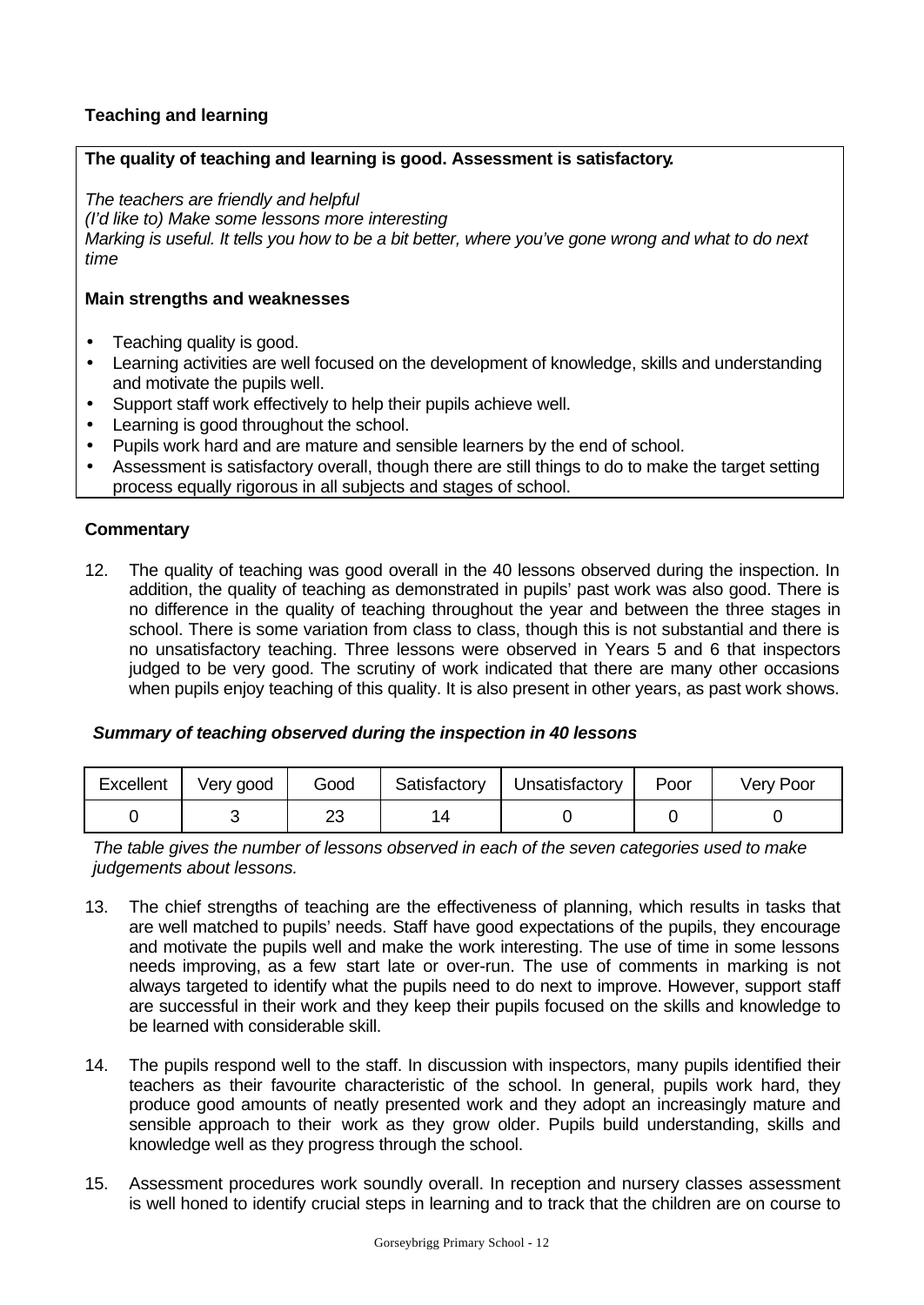meet the expectations held of them. Assessment in English has also been sharpened into a system that checks achievement and sets targets for future learning. These targets are tracked carefully to ensure pupils achieve well and that learning moves on fast enough. In other subjects, assessment has less power. There is a sound system emerging in mathematics and science, but as yet, this does not have the same rigour as the system in English. In other subjects, assessment is sometimes quite basic. However, senior managers have identified enhanced assessment as a priority for the future well being of the school and have worked well to develop the assessment systems. However, they agree that subject leaders' roles in bringing further improvement to assessment are a key issue for the school.

# **The curriculum**

# **The curriculum is satisfactory although it is restricted at present by the extensive building works in school.**

*(I'd like) No homework. Do not have Numeracy and Lictricity every single day (I'd like) Not to be in the same class as yr 1 I like the carpet because whan I get off of my chair it will not squeak*

#### **Main strengths and weaknesses**

- The curriculum meets the statutory requirements, including provision for religious education and collective worship.
- Provision for pupils with special educational needs is good.
- The school is very successful in providing equality of access and opportunity for all its pupils.
- There remains the need to ensure that ICT is taught fully as soon as the building is completed and networks established.

- 16. The school has fully embraced the principles of educational inclusion and makes very good provision to ensure that all pupils have full access, where possible, to all subjects and activities. Provision for pupils with special educational needs is good and teachers and support staff are acutely aware of pupils' individual needs and plan carefully to make sure there are opportunities for all to achieve success. Teachers also identify higher attainers and use a range of strategies to ensure they make maximum progress.
- 17. Health education, including sex education and guidance about the dangers of misusing drugs is planned and taught very well as part of the science, personal, social, health and religious education provision.
- 18. At the time of the inspection the school was only providing satisfactory support for learning outside the school day. In three weeks time this will be a very different picture. The after-school clubs and activities that were well supported by pupils last year will be up and running again. These include football, netball, table tennis, drama, recorders, and writing a school newsletter. The many visitors to the school enrich and add breadth to the whole curriculum. Day and residential visits are an important part of school life and the best use is made of local places of religious, scientific, geographical and historical interest when these match the pupils' areas of study. Collectively, all of these activities help to broaden pupils' experiences, strengthen their self-confidence, encourage leadership and increase their maturity.
- 19. The school has sufficient teaching and support staff to ensure that pupils learn well. The curriculum is properly delivered and all the pupils are well looked after. Staff have attended training sessions on curriculum planning to ensure continuity across the amalgamated schools. This system has worked well because training is closely linked to the school's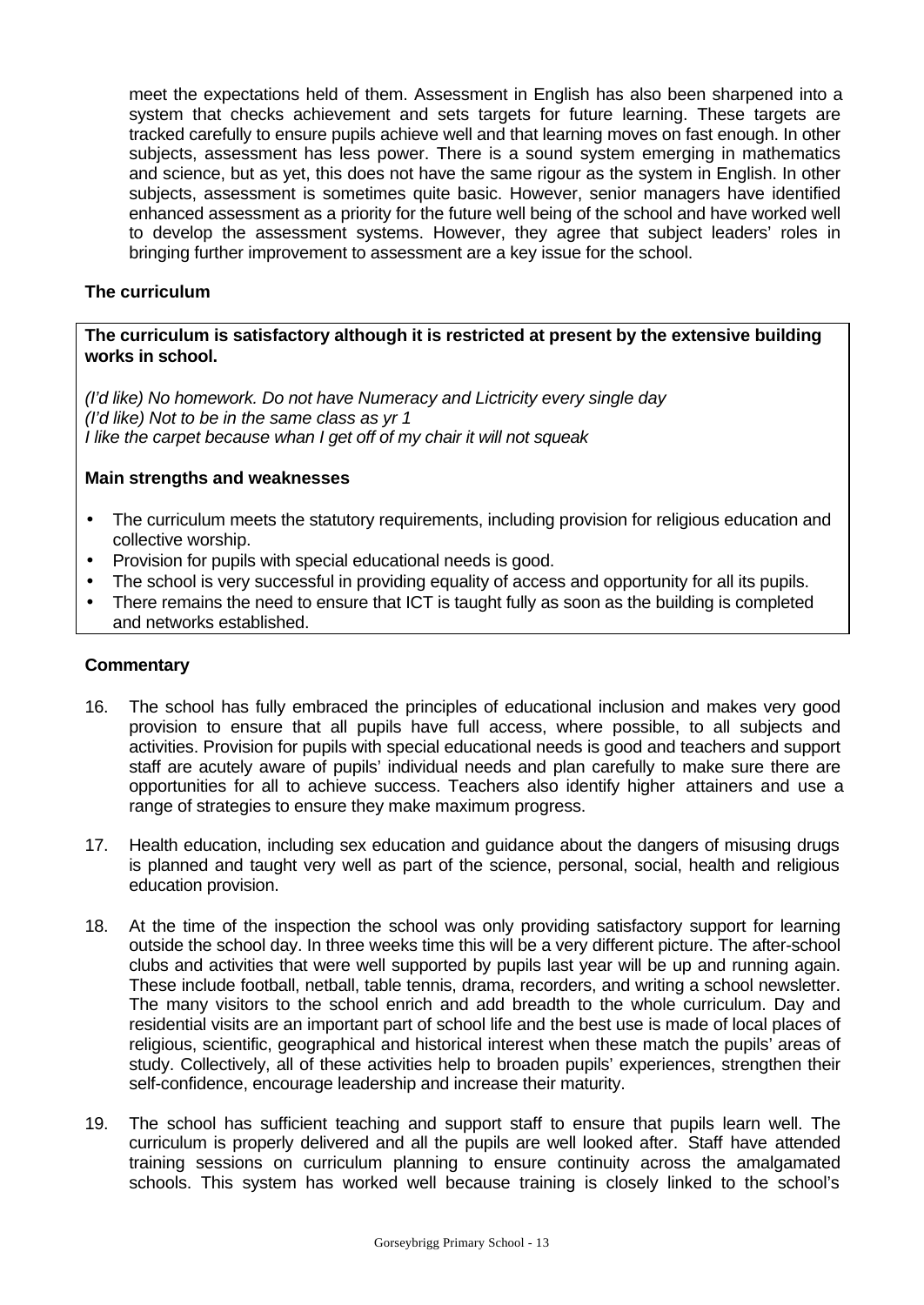priorities, and everyone's skills and knowledge are improved. Systems for assessing teachers' performance are in place, and these are well focused on improvement.

- 20. The indoor accommodation that is completed is good and is being used well. The school grounds are spacious, with areas that will provide for attractive quiet areas and raised gardens when completed, as well as playing fields surrounded by trees. Pupils' work is displayed attractively, making the school a pleasant place to work and play.
- 21. Learning resources are satisfactory overall at this stage but the school has purchased enough new resources so that pupils' learning is effectively supported across the curriculum throughout the entire school. The libraries are adequately stocked with a range of suitable books and there are plans to buy more resources and provide a good ratio of computers to pupils. This means that the pupils' learning will move forward successfully.

# **Care, guidance and support**

**Pupils' care, welfare, health and safety are promoted well and there is good support, advice and guidance for pupils.**

*(I like) Playtimes because I would like to have the year ones twos and reception playing with us I'd like to wear my Spiderman suit The adults in school helped me and (my problem) was sorted. I feel safe in school.*

#### **Main strengths and weaknesses**

- Pupils work in a healthy and safe environment.
- Relationships with adults in school are good.
- The quality of advice, support and quidance is good.
- Children in the Foundation Stage settle well to school.

- 22. The school provides a safe, secure and friendly environment in which pupils and staff enjoy working. Pupils are positive in their enthusiasm for their school. This is evident from the response to the pupils' questionnaire and also from talking to them. Relationships between staff and pupils are good. Pupils find the staff approachable and most pupils feel secure about discussing problems with them. The school is currently honing its system of collecting pupils' views and the process of following these up. Induction for nursery and reception children is thorough and thoughtful. Staff make visits to the pupils at home or at their pre-school centre, write letters to parents and children and invite families to school events and practice days before the pupils start school. Provision for the transfer of Year 6 pupils to secondary school is also thorough and well thought out. Parents are very impressed by the care and attention given to the pupils at these stages of their education.
- 23. The school's policies for attendance, behaviour and anti-bullying rewards and sanctions are followed consistently by staff. Pupils respect the school routines, expectations of good behaviour and care for each other, staff and visitors as part of school life. Pupils who have special needs are well supported and are included in all school activities. Pupils say that they have confidence that if they turn to an adult for help, they will receive it. Relationships are good between pupils and with the adults in school. The pupils like their teachers very much and they respond well to other adults.
- 24. Procedures for child protection are in place. A member of staff is responsible for this and has had suitable training. All staff are aware of the procedures and are reminded of these annually.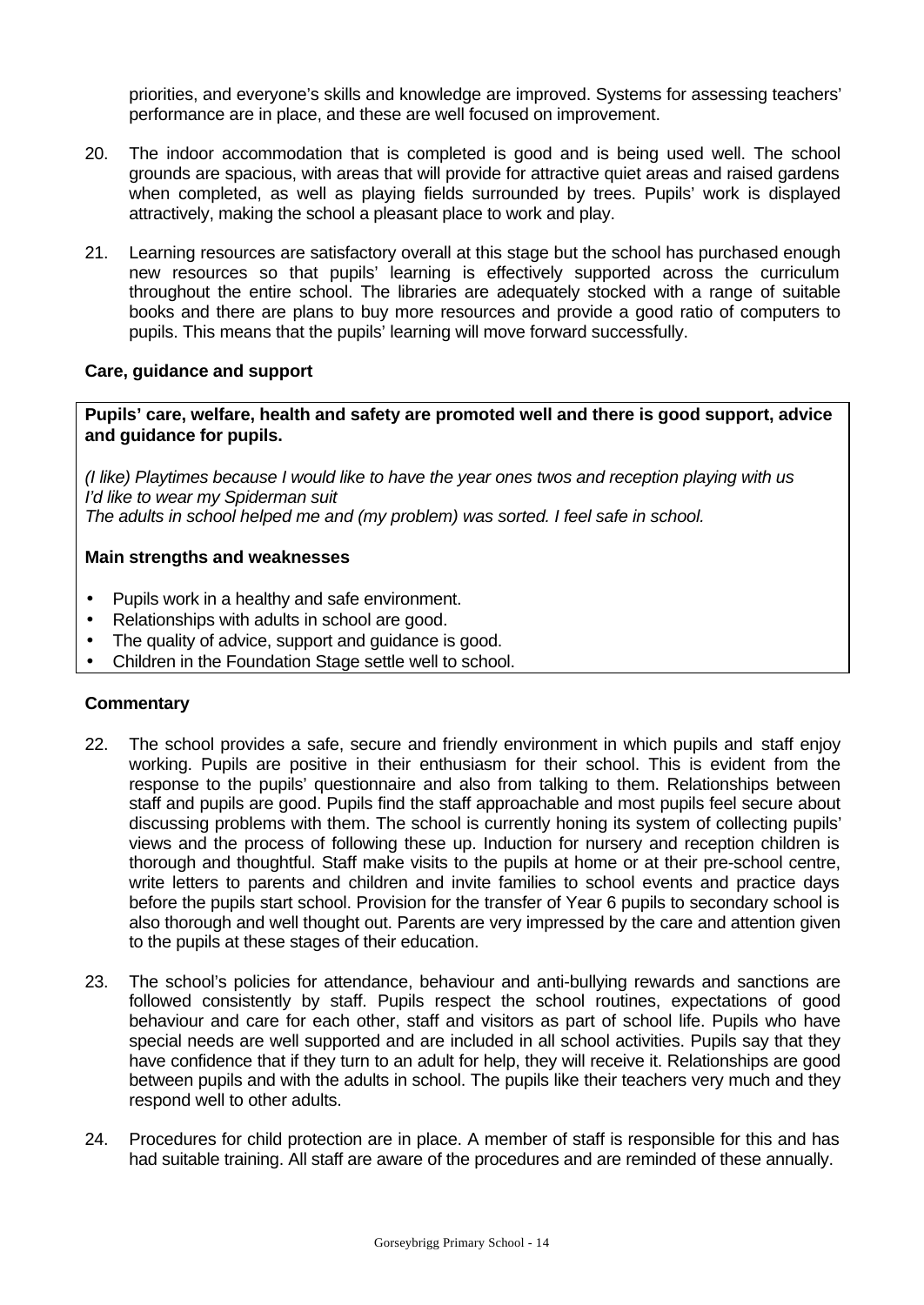25. All reasonable steps are taken to ensure the school is a safe environment in which to work. At present, as a lot of building work is in progress this is not a simple task. However staff and contractors are being scrupulous in their attention to the safety and well being of the pupils. The building is clean, reasonably tidy with safe storage facilities. The staff supervising the lunchtime arrangements are very efficient in providing a swift, safe and hygienic service in the school hall, as well as encouraging and helping pupils when they need assistance. Appropriate provision for fire safety and first aid is in place with suitable equipment available. Two staff members have training in first aid.

### **Partnership with parents, other schools and the community**

# **There is a very good partnership with parents and the community. Links with other schools are satisfactory.**

*I would like to get homework every day My mum reads with me and helps me with my homework*

#### **Main strengths and weaknesses**

- There are good links with parents.
- The quality of information for parents is good.
- The school has developed its links with the community effectively.
- The partnership with other schools is good.

- 26. The relationship between the parents and the school is good. The majority of parents who responded to the questionnaire are happy with the way the school cares for their children and the teaching and encouragement their children receive. Parents are welcomed into the school, before and after the school sessions, to talk to their child's class teacher, or the Headteacher. Parents frequently use informal meetings with staff to resolve problems or to discuss the progress their child is making. In addition, parents who cannot attend evening sessions can discuss their child's progress or any other problems at such times. Many parents help in the school in classes and with the educational outings and field trips the school offers.
- 27. Parents receive annual written reports, which inform them about their child's academic and personal progress. In addition parent/teacher evenings are held, together with *meet the teacher* sessions when parents can find out more about how and what their children are learning. These evenings are well supported by parents. Parents receive an informative school brochure and regular letters about school activities. They are kept in touch about the current building work and are generally understanding about the difficulties the school has at present with regard to the temporary lack of outdoor facilities. In general parents support the school in all aspects of school life, and the school very much benefits from the time given and experience gained from the parents.
- 28. The school is used in the evenings by many community organisations such as the Rainbow Brownies, aerobics group and a local religious group. The school has good relationships with the local church; the vicar takes assemblies at school on a regular basis and the school holds celebrations for Harvest and Christmas. Also, pupils at the school entertain and generally keep in touch with the local retired people in the area to the benefit of both. *Grandpops* is a familiar visitor to school. For some pupils he is like a real granddad and the school celebrates important events in his life, such as his  $80<sup>th</sup>$  birthday.
- 29. The school has developed helpful links with the local secondary and primary schools. This has enabled staff expertise to be updated through joint training initiatives and meetings and the provision of extra experiences, such as sporting fixtures, which benefits the pupils well.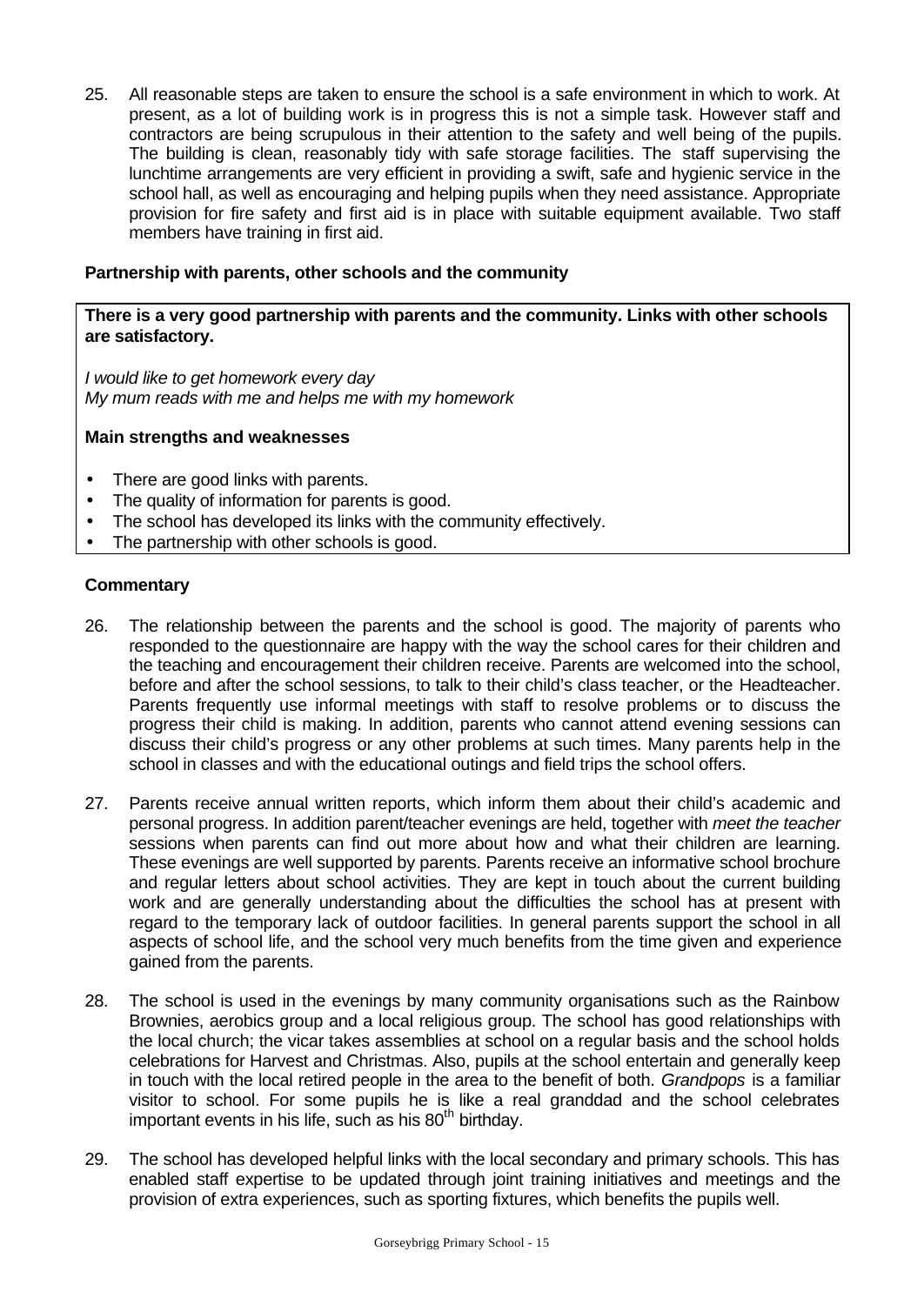# **LEADERSHIP AND MANAGEMENT**

# **Leadership and management at Gorseybrigg Primary are very good. The governors are very effective.**

*People know me and welcome me It (the school) is good*

### **Main strengths and weaknesses**

- The governing body is functioning very well. Governors are playing a crucial and effective role in planning and shaping the direction of the new school.
- Leadership by the headteacher and deputy headteacher is very good.
- Good management is the norm at Gorseybrigg.
- Not all subject leaders have full involvement in checking the performance of their subjects.

- 30. The headteacher is a very good leader who is successfully taking the school forward. Management is good. Even though the school has only been in existence for a short time all basic systems are in place and operating well. The merger of the two former schools and the amalgamation on one site have been handled very effectively.
- 31. The headteacher leads from the front. She has a clear vision of the type of school that Gorseybrigg will be and what, in terms of standards, accommodation and ethos it will be like in a couple of years time. She has confidence that the school will succeed. The headteacher has developed a very good partnership with the very effective deputy headteacher. They are united in the drive for improved provision and standards and are motivating the staff very well in this quest. They recognise that there are still things to be done to make Gorseybrigg a most effective school, but they give very good leadership in the school's bid for excellence.
- 32. The headteacher has involved all the staff in a total review and adaptation of curriculum development and school improvement planning. Through her enthusiasm, experience, example and knowledge and understanding of her staff's strengths and weaknesses, she has created an atmosphere in which staff now feel part of one school. Key, newly appointed staff such as the subject leaders feel really empowered and are beginning to provide good leadership in their specialist areas. However, not all subject leaders are involved in monitoring and evaluation and target setting and tracking procedures that give full insight into the strengths and areas for development in the school. They are all enthusiastic to be involved in such opportunities to check the performance of their subjects. Nonetheless, this is one of the two key issues of this inspection.
- 33. Governors understand their responsibilities and know what they need to do in order to ensure that Gorseybrigg is a success. High standards, pupils' achievements, secure funding and a happy, safe environment are at the forefront of their thinking and planning. They are well organised and are very much the school's critical but supportive friends. They have very good working relationships with the headteacher and the rest of the staff. They call in to see how things are going and to meet staff and parents. They also make formal visits. Recently, for example, they looked at science along with staff because of some concerns about standards. However, the current results show that the improvements made following this monitoring are having good impact and that science is now a strength of the school. Between them the governors have considerable experience of management, organisation, finance and statistics. This has been invaluable, as they have worked with the headteacher to get the school up and running and deal with the longer term. All policies and procedures and a good interim school improvement plan are in place.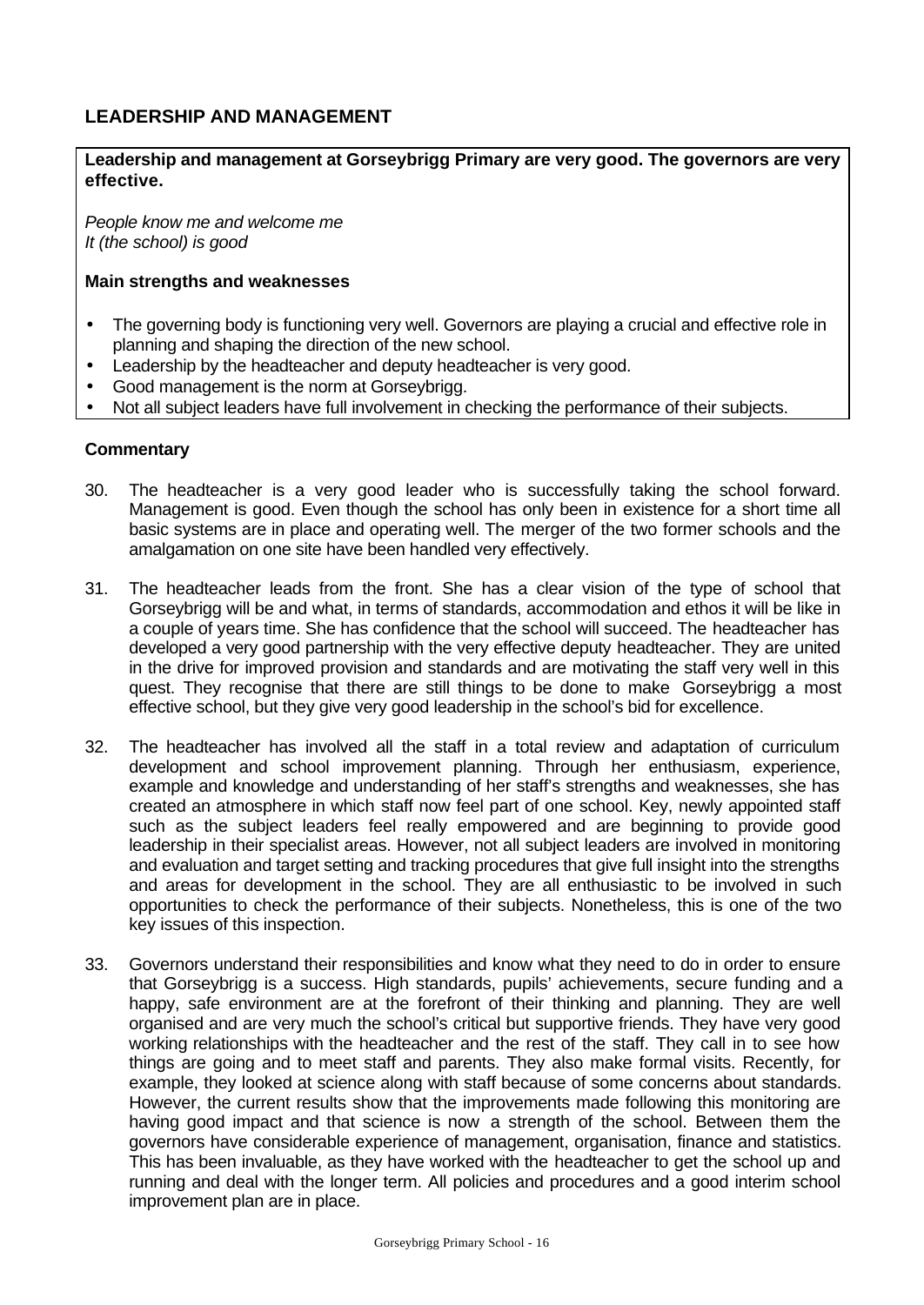- 34. The school is well managed. Good financial and administrative systems are in place and the school is settling into smooth running routines. All staff have their personal development plans and objectives and a clear understanding of their roles. Pupils' needs underpin all management decisions. For example, some subject leader roles are shared between two staff. This is a novel and so far successful solution to the problem of ensuring expert coverage at both infant and junior levels. The school works very closely with the Local Education Authority to ensure that all staff get the advice and support that they need to develop their expertise and maintain their effectiveness.
- 35. The management of finance is good. The governors ensure that the budget<sup>3</sup> is constructed carefully and they monitor spending effectively. The school was given an additional sum to tide it over the merger, transfer to the new buildings and settling in period. This money is being spent wisely and the amount currently in reserve is earmarked for future spending to ensure the school is equipped well and visually attractive.
- 36. At present, the school gives good value for money. As it settles and establishes the rigorous management procedures that key managers intend to build, there is good potential for the value for money to be improved even more.

l

 $3$  As the school opened in September 2002, it only operated for seven months of the previous financial year. It is, therefore, not possible to give financial information for that financial year.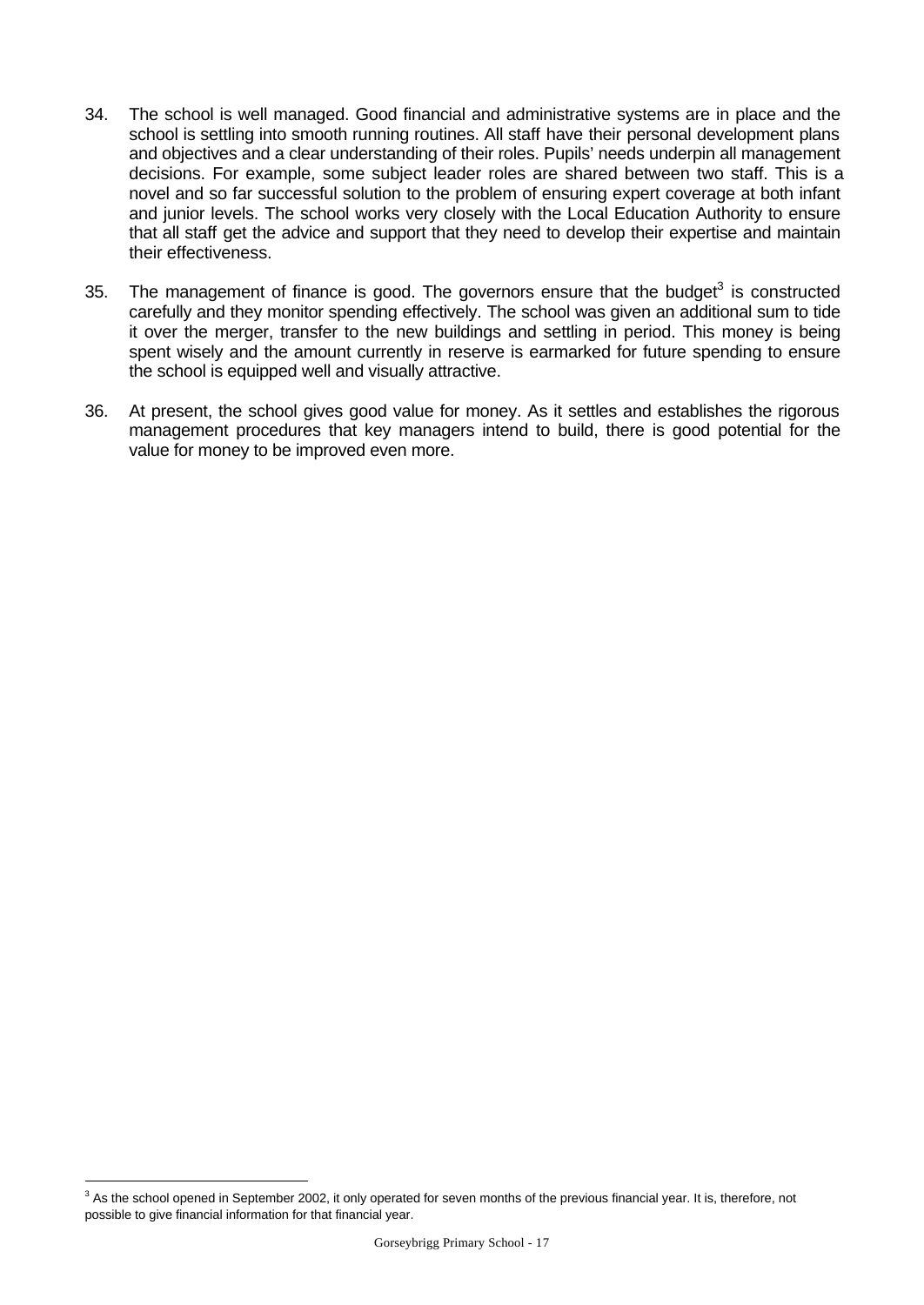# **PART C: THE QUALITY OF EDUCATION IN AREAS OF LEARNING AND SUBJECTS**

# **AREAS OF LEARNING IN THE FOUNDATION STAGE**

# **Provision in the Foundation Stage is good.**

*I like Choosing Time*

# **Main strengths and weaknesses**

- The good provision enables children to achieve well from their different starting points.
- Teaching is good and results in good learning taking place with most children on track to reach the goals set for them.
- A good induction programme enables children to settle quickly and happily into school.
- Good leadership and management ensure children get off to a good start to their education.

# **Commentary**

- 37. Children in the nursery and reception class are taught together within the Foundation Stage in a newly developed shared area. At the time of the inspection the nursery children had been in school for a few days. They are settling well into the routines and are happy to come to school.
- 38. Achievement is good. A well-planned range of activities and experiences meets the needs of the differing capabilities of the children well. Good teaching results from good teamwork and very good parental support. Good relationships result in the youngest children transferring happily and securely. Effective leadership and management ensure children get off to a good start to their education. As a result children learn well and approach school with confidence and enthusiasm.

# **PERSONAL, SOCIAL AND EMOTIONAL DEVELOPMENT**

**Provision in personal, social and emotional development is good.**

*I'd really like no school so I could play at home all day*

# **Main strengths and weaknesses**

- Pupils achieve well in this area of learning.
- The adults are good role models.
- Most children attain the expected level by the end of reception.

# **Commentary**

39. Children achieve well because teachers place great importance on developing their personal, social and emotional skills. Independence is well promoted by the adults and self-esteem is fostered well. A consistent approach to establishing routines ensures children quickly understand and follow their peers. Reception children are quick to select activities and tidy away resources when required, while nursery children are beginning to understand their role in this. There is a good balance of adult-initiated and child-selected activities that enables children to make decisions and choose for themselves. There are clear expectations for good behaviour to which most children respond well. Some of the youngest children are still learning to respect resources such as knowing not to ride cars over the floor puzzles when playing outside.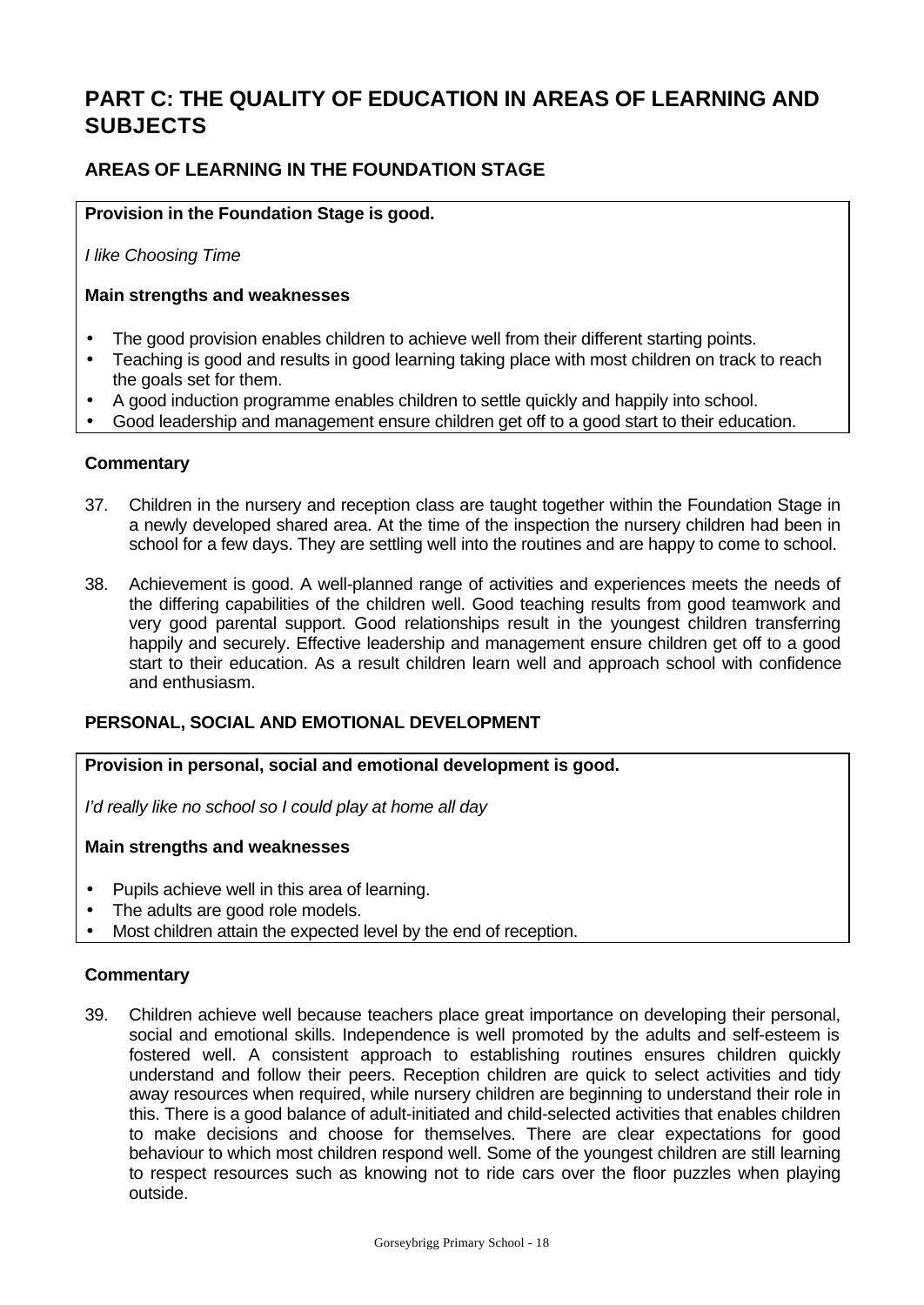- 40. The adults provide good role models. The good relationships promote trust and confidence. Children are happy to come to school and enjoy the activities provided. Older children are quick to respond to instructions to gather on the carpet or tidy up. Most children listen carefully to instructions. Older children engage well with each other. For example, in the hospital, they share and take turns to act as nurse, doctor, patient or receptionist.
- 41. Most children achieve the level expected at the end of the reception year and a good proportion exceeds this.

# **COMMUNICATION, LANGUAGE AND LITERACY**

#### **Provision in communication, language and literacy is good.**

*That starts with C (First attempt at book with text, child reads aloud) dad and mum*

#### **Main strengths and weaknesses**

- Achievement is good.
- There are good procedures to encourage children to start reading and writing.
- Standards are as expected by the end of reception year, though children have above average speaking and listening skills.

- 42. Achievement is good because there are well-planned opportunities for children to develop these skills. Speaking skills are well developed through a variety of role-play activities such as the hospital or home corner, and through regular opportunities for children to engage in conversations with an adult, or each other. For example, children discussed and named different parts of the body individually with the teacher. Good questioning by the adults extended these speaking skills well. The children enjoy a wide range of stories and develop a love of books. Parents support their children very well both at home and in school with several parents volunteering their help during the day. There is good discussion about characters and illustrations.
- 43. Children take books home regularly. Higher attainers recognise a good number of words in the early reading scheme books and make good use of picture clues to make sense of their reading. Good opportunities are provided for early writing skills to develop through purposeful, structured play activities as well as more formal practise of letter formation. In the hospital play, the children took telephone messages, made notes, wrote prescriptions and made get well cards for patients. The children plan a birthday party by making shopping lists, writing party food lists and making birthday cards and party invitations. The teacher makes good links between the different areas of learning.
- 44. Standards are average in reading and writing and above average in speaking by the end of the reception years. Effective on-going assessment usefully informs planning and sets targets to aid individual development. Most children are likely to achieve the expected level and some will exceed this, by the time they start in Year 1.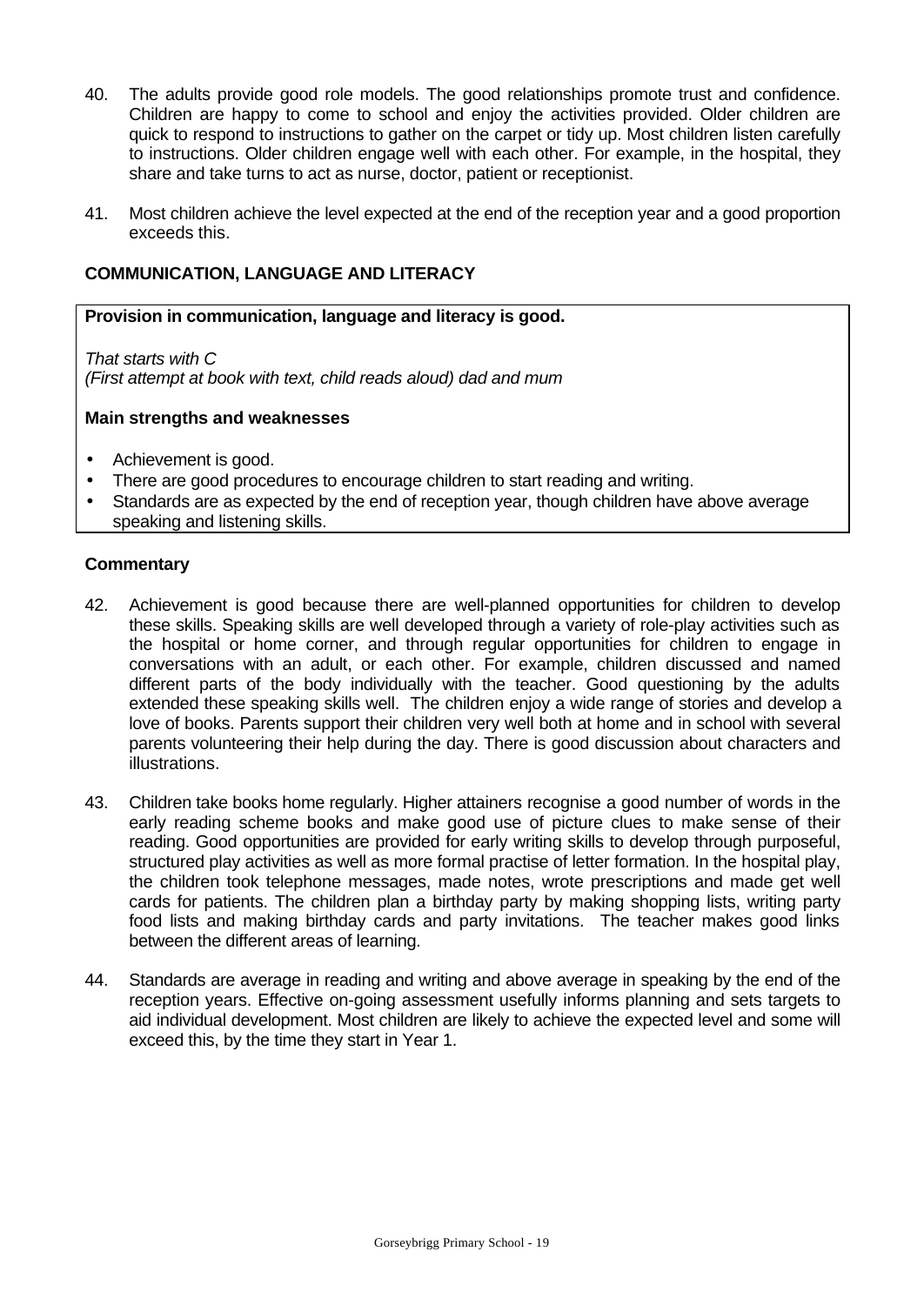# **MATHEMATICAL DEVELOPMENT**

#### **Provision in mathematical development is good.**

*I can measure this (toy) That's the shortest one*

#### **Main strengths and weaknesses**

- Children achieve well.
- Most children attain the expected level of mathematical development by the end of reception.

#### **Commentary**

- 45. Children achieve well because they are given many opportunities to develop these skills through well-structured activities across all aspects of this area of learning. Following the story *Owl Babies* children sorted the owls into biggest and smallest. They paint symmetrical butterflies. Rhymes and songs reinforce counting and numbers well. Outside, children explore the properties of sound and water. In a lesson observed they sorted shells, acorns and pinecones, which had been hidden in the sand tray. One nursery child showed her sorted items explaining that *There are pinecones and these (conkers) have spiky cases*. Her sorting was accurate and she was pleased with her achievement. Good use was made of the playground area to draw round each other and measure the tallest and shortest, using hands and feet. Children then measured the toys using different materials for measuring. By the end of the reception year higher attainers add together two numbers and record their number sentence. They count confidently to 10 and beyond and understand *one more than*.
- 46. Most children recognise and name common two-dimensional shapes. Food teaching extends their mathematical vocabulary well. Most children achieve the expected level by the end of the reception year, and higher attainers exceed this level.

# **KNOWLEDGE AND UNDERSTANDING OF THE WORLD**

**Provision in knowledge and understanding of the world is good.**

*I know the sun is a ball of fire See your reflection in the mirror*

#### **Main strengths and weaknesses**

- Teaching is good and this ensures children achieve well.
- Skills and knowledge are average by the end of reception.

#### **Commentary**

47. Children achieve well as a result of good teaching and well-planned experiences. Effective questioning builds well on children's existing knowledge. For example, they know that food and water is necessary to stay alive and grow. They can name the main body parts and can identify living things. Good use is made of visits and visitors to enhance learning. For example, a visit to the farm extends children's knowledge and understanding of animal homes and babies. They explore photographs of themselves as babies and discuss how they have changed. When using the computers in their classroom, most reception children control the mouse with the expected accuracy and can follow a program such as *Dress the dog*, clicking correctly on the items of clothing. Good use is made of the local environment to explore the natural world. Through stories and books they learn about different cultures and beliefs such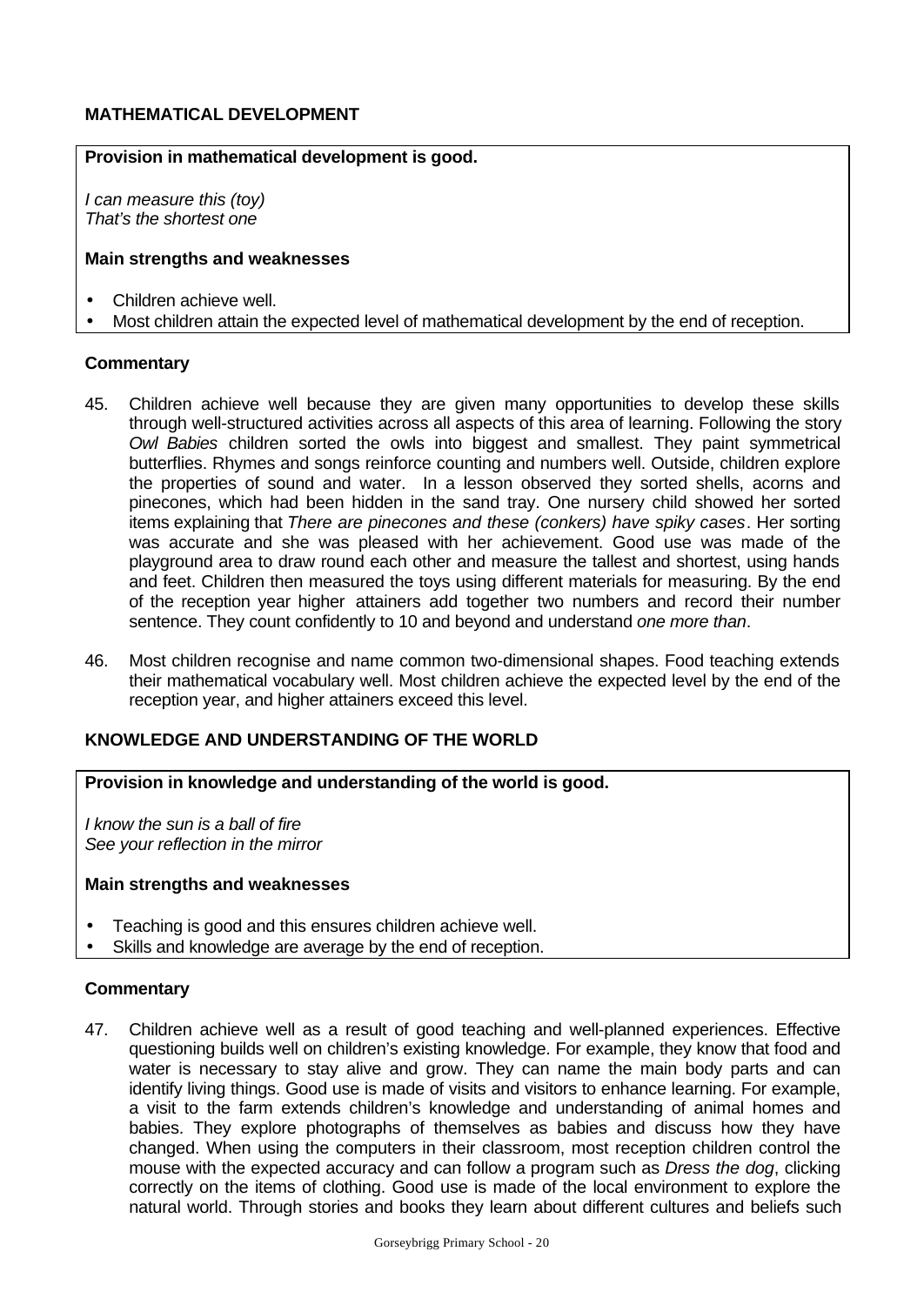as family life in an African village. They explore feelings, creating happy and sad faces as paper plates and join in celebrations and festivals such as Harvest, Christmas and Diwali. The children are well on course to reach the expected goals in this aspect of learning.

# **PHYSICAL DEVELOPMENT**

#### **Provision in physical development is satisfactory.**

*(In playground) I'm running faster than you. You can't catch up*

#### **Main strengths and weaknesses**

- The planned work is well matched to children's needs.
- The lack of outdoor apparatus restricts the development of physical skills.

#### **Commentary**

48. Children have access to a range of wheeled toys. However there is no provision for large outdoor apparatus for climbing. The school intends to remedy this situation once the current building works are complete. Children have regular access to the hall for dance and gymnastics but no lessons were observed so it is not possible to judge teaching and learning or standards in this aspect of physical development. There are many well-planned opportunities for the development of fine control of tools and materials. For example, the children designed their own wrapping paper, painting the background and stamping a repeat pattern. They use scissors, pencils, crayons and brushes and mould using clay and dough, with the expected level of skill.

# **CREATIVE DEVELOPMENT**

#### **Provision in creative development is good**

*I want to paint; I am going to put on an apron (Mixing blue and green paint) I've got green*

#### **Main strengths and weaknesses**

- Achievement is good.
- A good range of experiences is provided.
- The level of skill and knowledge is on course to meet the expected level by the end of the reception year.

- 49. Children achieve well through a variety of interesting tasks. There are good opportunities for children to select activities such as construction materials and puzzles. The range of media experiences is good and contributes to the good achievement. Paint, collage, crayons, glue and malleable materials are in evidence. Children make papier-mache balloons, *split pigs* and observational drawings of flowers. They use collage and paint to create a farm scene and make skeletons using straws.
- 50. Children experiment with mixing colours to create new colours when hand painting. They enjoy role-play in the hospital. Children have an increasing repertoire of songs and rhymes, which they enjoy. They are on track to achieve the expected level at the end of the reception year as a result of good teaching.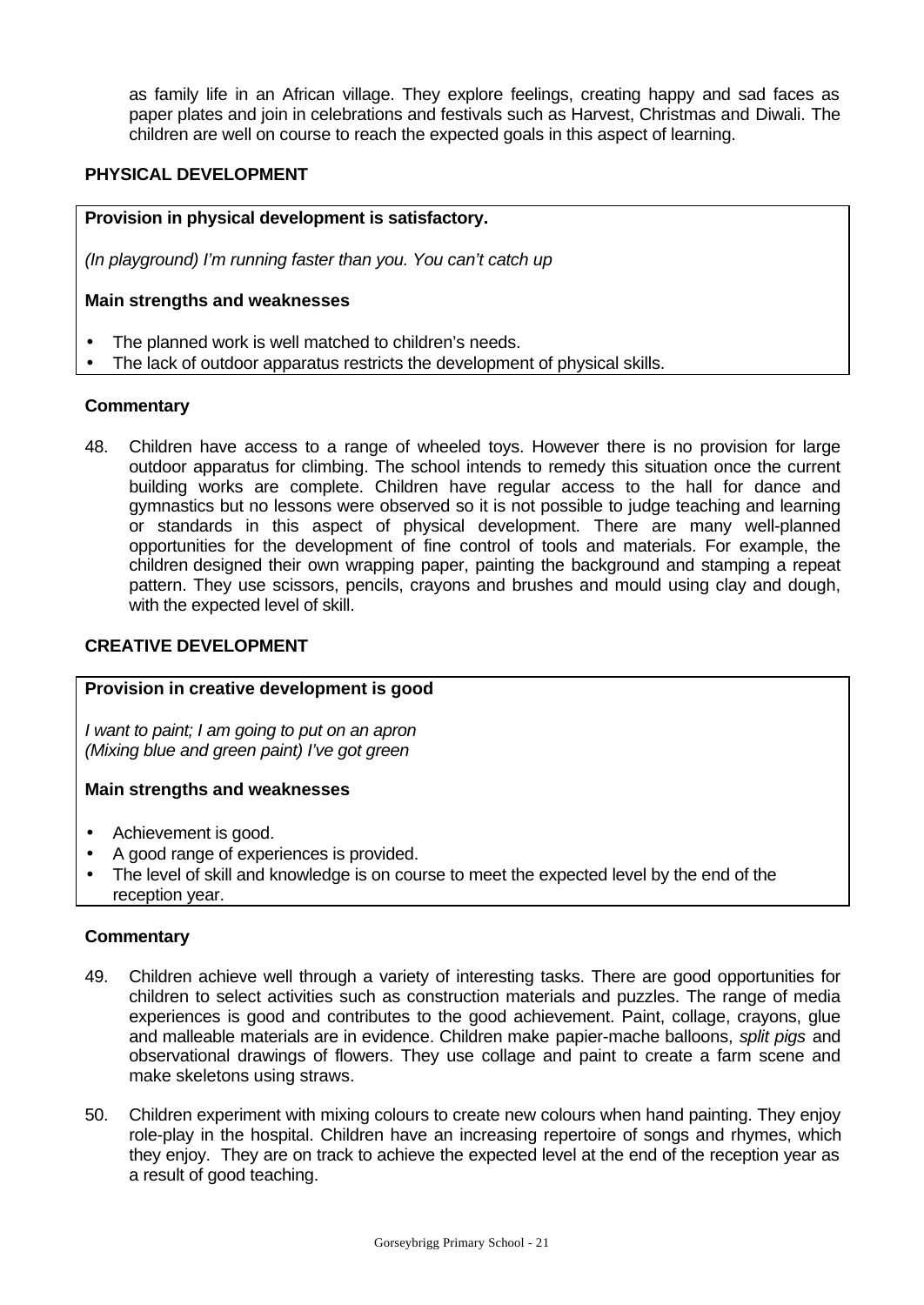# **SUBJECTS IN KEY STAGES 1 AND 2**

# **ENGLISH**

# **Provision in English is good and enables pupils to achieve well.**

*I used to enjoy drama (last year); I hope we have more of it this year (I'd like to) Change the trays into alphabetical order*

#### **Main strengths and weaknesses**

- Standards in English are above average by the end of Year 2, although writing is not as strong as other aspects of English.
- Good opportunities are provided for pupils to engage in speaking and listening, which is leading to good skills in this aspect of English ands is impacting positively on achievement.
- Pupils with special educational needs achieve well because they are well supported in their learning.
- Good use of assessment information to set targets is contributing to the good achievement in English and promoting pupils' knowledge of their own learning.
- Pupils achieve well because teaching is good and they make good progress as a result.
- Well-planned opportunities promote writing in other subjects.
- Insufficient use is made of ICT in English due to the incomplete computer suite.
- There are not yet enough non-fiction books in the new library to support pupils' independent research skills. The use of the library for independent research is underdeveloped.
- Marking is inconsistent and does not always help pupils to improve their work.

#### **Commentary**

l

- 51. Standards in English are above average by the end of Year 2. They are average at the end of Year 6 because the proportion of pupils with special educational needs in the current year group is higher than last year and there is a wide spread of attainment. In the 2003 SATs, standards were above average in comparison with the 2002 national average. Girls tend to do better than boys in writing in the SATs. A range of strategies such as further literacy support as well as additional non-teacher support is being provided in an attempt to boost the standards of the current Year 6. Inspectors saw lessons that appealed equally to girls and boys who were learning at a similarly good rate and achieving well.
- 52. Achievement is good. Pupils in most year groups achieve well because planning is carefully matched to differing capabilities and needs. Pupils are well challenged because most teachers have high expectations. Good use is made of assessment information results to set meaningful targets, which moves the learning on well. The achievement of pupils with special educational needs is good because of well-organised support in literacy lessons and effective additional strategies that help to reinforce basic skills in English.
- 53. Pupils' speaking and listening skills are above average in all years. Well-planned opportunities enable pupils to engage in extended conversations. Effective questioning promotes pupils' thinking skills and develops confidence in speaking aloud to an audience. Pupils respond clearly and ask relevant questions to extend their understanding. The school's strategy is having a positive impact on developing pupils' speaking skills and their personal and social skills. In a Year 6 lesson, good use of hot-seating<sup>4</sup> technique resulted in good role-play based on the text *The Long Walk*, as pupils took on the character of the grandfather with sensitivity and maturity. Purposeful questions posed by other pupils established the feelings and emotions of the old grandfather character.

 $<sup>4</sup>$  This involves a pupil taking a centre chair and responding to questions asked by all others in class.</sup>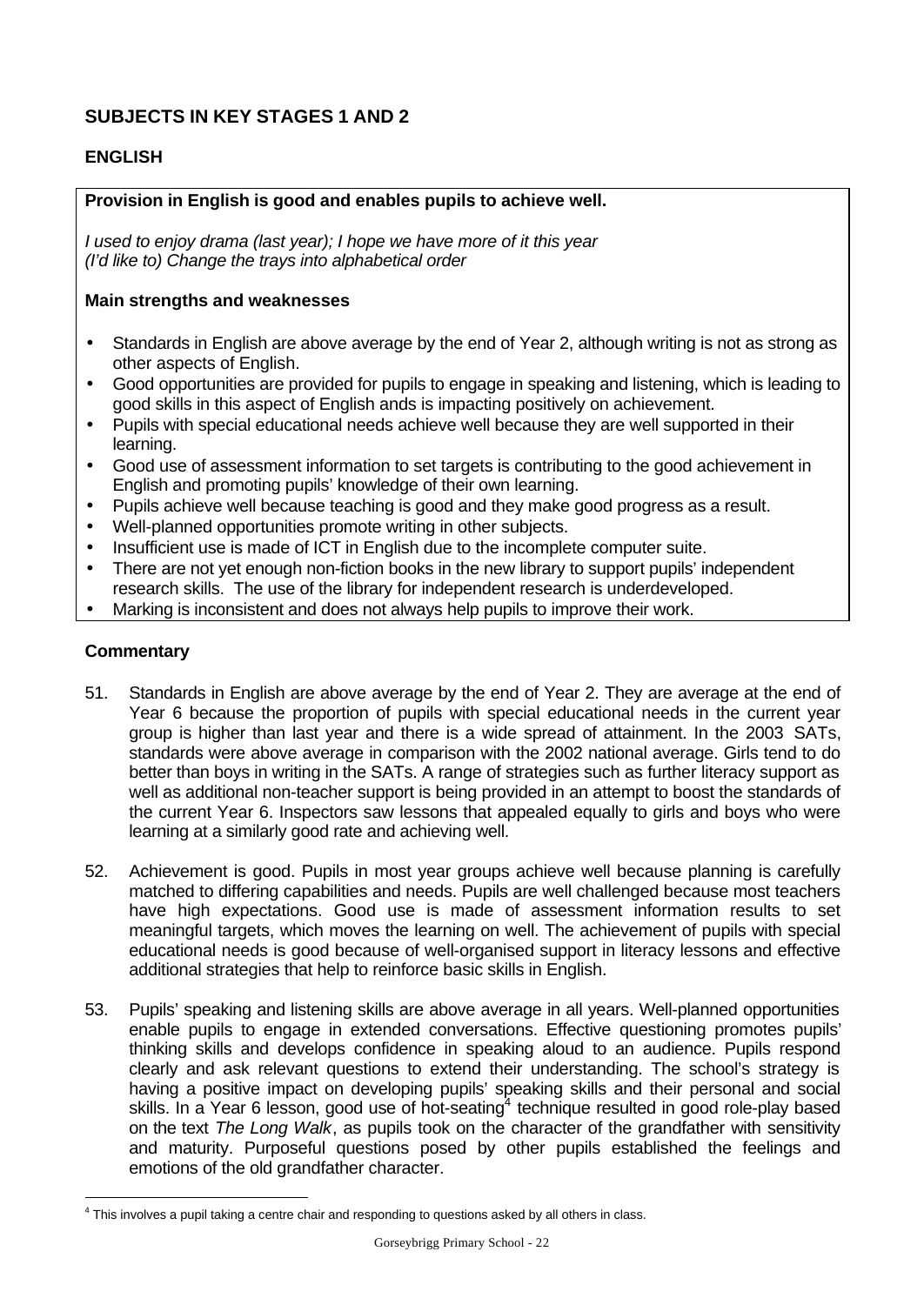- 54. Standards in reading are above average at the end of Year 2. Higher attainers at the end of Year 2 read with fluency, accuracy and expression. They are confident in discussing their books and appreciate the humour in some texts. Lower attainers also read accurately, if more hesitantly, making good use of picture clues and basic phonic skills. Their reading lacks the fluency and expression of more able readers. Although pupils read regularly at home, homeschool diaries do not enable parents to comment on their child's progress.
- 55. In the juniors, standards are average at the end of Year 6. Average and higher attainers read fluently and with good comprehension but a significant proportion of pupils have special educational needs and find reading more difficult. At present the use of the new library for independent study and research is underdeveloped. There are not yet enough non-fiction books to support the development of research skills. However, the school has placed further orders for such books in order to enhance its stock.
- 56. Standards in writing are average throughout the school. Higher attainers write for a wide range of purposes, choosing vocabulary well. An account of Christmas morning by one pupil began *I ran down the stairs then I burst through the door!* They make good use of alliteration to describe fireworks, and the animals on a farm visit, for example *feathery swans swimming on the lake*. They use basic punctuation accurately. In the juniors pupils continue to write for a wide range of purposes. From last year's work seen, higher attainers extend writing well and present work neatly in a fluent cursive style, taking pride in their work. They make use of humour, for example, in an interview with Saddam Hussein one boy wrote *Yes, I do think I will be blown up, probably in my cave with Binladen. Wait a minute. I shouldn't have told you that!* Average pupils do not write to the same extent but most present work carefully, using paragraphs. Lower attainers' writing is not as well structured and spelling is weaker. Writing is not always completed. The use of connectives is limited. The best marking is effective in helping pupils to improve their work, but marking is inconsistent across the school and does not always identify targets for improvement.
- 57. The quality of teaching in English is good. Most teachers have high expectations and plan carefully, matching work to the range of pupils' capabilities within the class. They ensure pupils with learning difficulties are well supported and endeavour to challenge higher attaining pupils. Relationships are good and this is reflected in pupils' positive attitudes to learning. Provision for homework is good and is used effectively to reinforce and extend learning.
- 58. Assessment information is used effectively to set meaningful targets. This is contributing to the good achievement made, as is the increasing involvement of pupils in self-evaluation. A good start has been made in this new school to establish good standards in English. Staff and pupils have coped well with many building disruptions and difficulties and pupils are well placed to continue to achieve well. Appropriate targets have been set for the coming year.

# **LANGUAGE AND LITERACY ACROSS THE CURRICULUM**

59. Language and literacy across the curriculum is good. Pupils' spoken English is good and is extended in all subjects through careful questioning by most teachers, who endeavour to engage everyone in discussions. Well-planned opportunities enable pupils to write at length in other subjects drawing well on their literacy skills. For example, in science, pupils write in a variety of forms recording experiments, tabling results, labelling diagrams and producing miniprojects.

# **MATHEMATICS**

**Provision in mathematics is good and enables all pupils to achieve well. This year, standards are average in Year 6.**

*(I can count to) a zillion*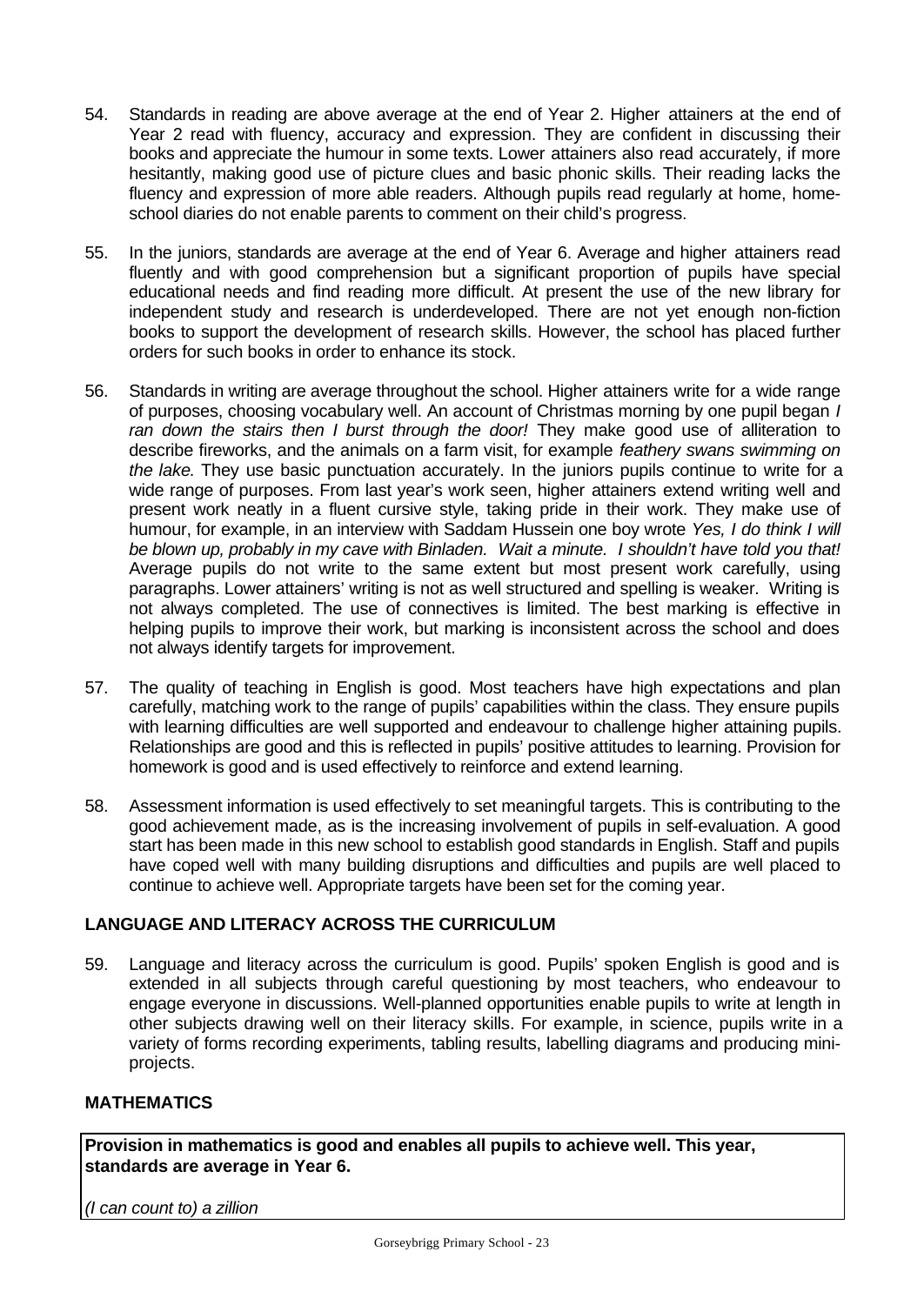# *I like maths*

*Put the bigger number in your head and count on the smallest*

# **Main strengths and weaknesses**

- Preliminary interpretation of the SATs results suggests above average standards in Year 2 and well above average standards in Year 6.
- A good proportion of pupils reached the higher levels in the 2003 SATs.
- This year, standards are above average in Year 2 and average in Year 6.
- Achievement is good; higher attainers do well and, overall, there are no differences in the achievement of boys and girls.
- The quality of teaching and learning in mathematics is good.
- Mathematics is well led and managed.
- There is not yet enough use of ICT to support mathematics learning.
- There are good links to most other subjects.

- 60. Last school year was the first year in which pupils at this new school took the mathematics SATs. As yet, there is no national data for comparison but the Year 2 pupils look to have reached above average standards. Year 6 pupils seem to have reached well above average standards overall. In these SATs, higher attaining pupils did well and the proportion attaining the higher level 3 and 5 was good.
- 61. This year, the Year 6 class has a different balance of attainment. There are more pupils with learning difficulties and there are fewer who are higher attaining. Nevertheless, achievement is good in Year 6 and standards have every prospect of matching the national average by the end of the year. The scrutiny of the work completed by these pupils whilst in Year 5 shows them to have made good strides with their learning. They clearly had greater knowledge, skill and understanding by the end of the year, compared with the start. In general, the best achievement in mathematics is in Year 5 and 6 because of high expectations, focused teaching and purposeful and productive learning. All pupils, regardless of background, enjoy their work in these years and they are committed learners.
- 62. Pupils in other classes also achieve well overall. With the exception of a very small proportion of Year 2 boys who have emotional and behavioural difficulties, boys and girls do not differ in their efforts. Their achievement is equally good. The Year 2 boys referred to find listening and concentration a challenge in some lessons where the pace is not as brisk as at other times. Once engaged in practical or written work, their work is much more consistent and progress is improved.
- 63. Mathematics is well taught. Expectations are generally good and a well-balanced programme of work is structured for pupils of differing attainment. Pupils respond well to the good opportunities provided for learning, they work hard and complete good amounts of work. The curriculum appropriately includes all aspects and the school's approach to numeracy and basic mathematics is good. The use of ICT to enhance mathematics skills and knowledge is hampered at present, especially in junior classes, by the unfinished state of the computer suite.
- 64. Mathematics is well led and managed overall. There is good focus on improvement and some promising work has been carried out to enhance the procedures for assessment. There is rather more direct monitoring and evaluation of mathematics lessons than for most other subjects, though school managers recognise the need to improve the consistency and rigour of the systems for checking that mathematics is a successful subject.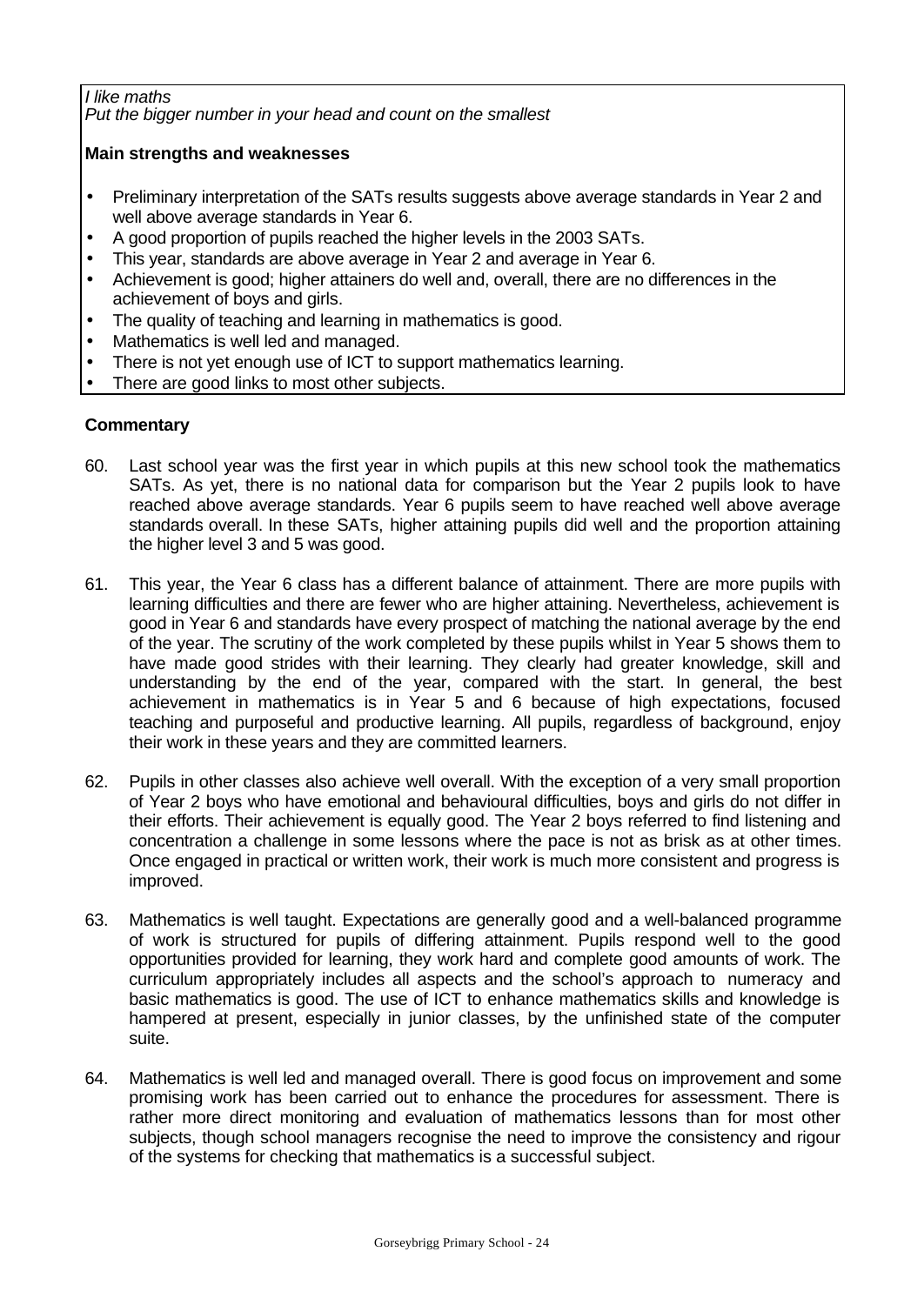# **Mathematics across the curriculum**

65. There are good opportunities for pupils to consolidate, extend and polish their mathematics skills and knowledge in other subjects. This was particularly pronounced in the scrutiny of science books, where pupils use a good range of graphs and charts to represent the data they have collected and interpreted. ICT is not well used to support mathematics, largely due to the unfinished computer suite, though the action plan for that subject addresses the matter soundly.

### **SCIENCE**

#### **Provision in science is good**

*Smoking is dangerous for your health because it gives you cancer and heart disease (When learning about teeth) My granddad can smile and his teeth pop out I know why you get holes in your teeth. It's because of plaque.*

#### **Main strengths and weaknesses**

- Standards in Science were well above average in the 2003 SATs. Achievement was better than the targeted level the end of Year 6.
- Currently, standards across the school are above average.
- Teachers and support staff have high expectations, which show in the very good presentation of the pupils work.
- All pupils enjoy their well-taught science lessons.
- Science is well managed throughout the school.
- Due to the building works, the use of ICT in science is an area for development.

- 66. Science had been identified in the previous two schools as an area for development. A very effective action plan was put into place and followed rigorously. The governors, head teacher and the coordinators worked well together to ensure that there was very good coverage of each aspect of the science curriculum. As a result science is now a strength of the school. In Year 6 a successful intensive approach to revision of topics was used that involved pupils in practical work, whilst preparing them for national tests taken at the end of the year
- 67. Teachers' knowledge of the science curriculum is good, leading to the use of meaningful contexts for learning about scientific ideas. For instance, learning about testing and reporting is fun in Year 1 as pupils find out if Humpty Dumpty will break or whether the letters the *Jolly Postman* dropped down Jack and Jill's well will stay dry.
- 68. Each area of study is built on systematically as pupils move through the school. Most pupils are developing a secure understanding of living things, materials, electricity, light and sound. As a result, by Year 6 pupils' skills, knowledge and understanding are well developed. The analysis of work shows that regular features of science tasks include practical and investigative activities, productive completion of the work and the drawing of conclusions based on pupils' observations. Emphasis is placed on pupils developing an effective use of scientific vocabulary and scientific terminology, for instance younger pupils learn relevant words, which later develop into a glossary, and then into a dictionary.
- 69. Pupils' mathematical skills have an impact on their progress in science. Year 2 pupils learn to use Venn diagrams as they try to sort pupils with blonde hair and green eyes, and for comparing a dog and a fish. Tally charts are used to record whether children's forearms grow, as they get older. Bar charts are used well; for instance, in Year 3 they show which material is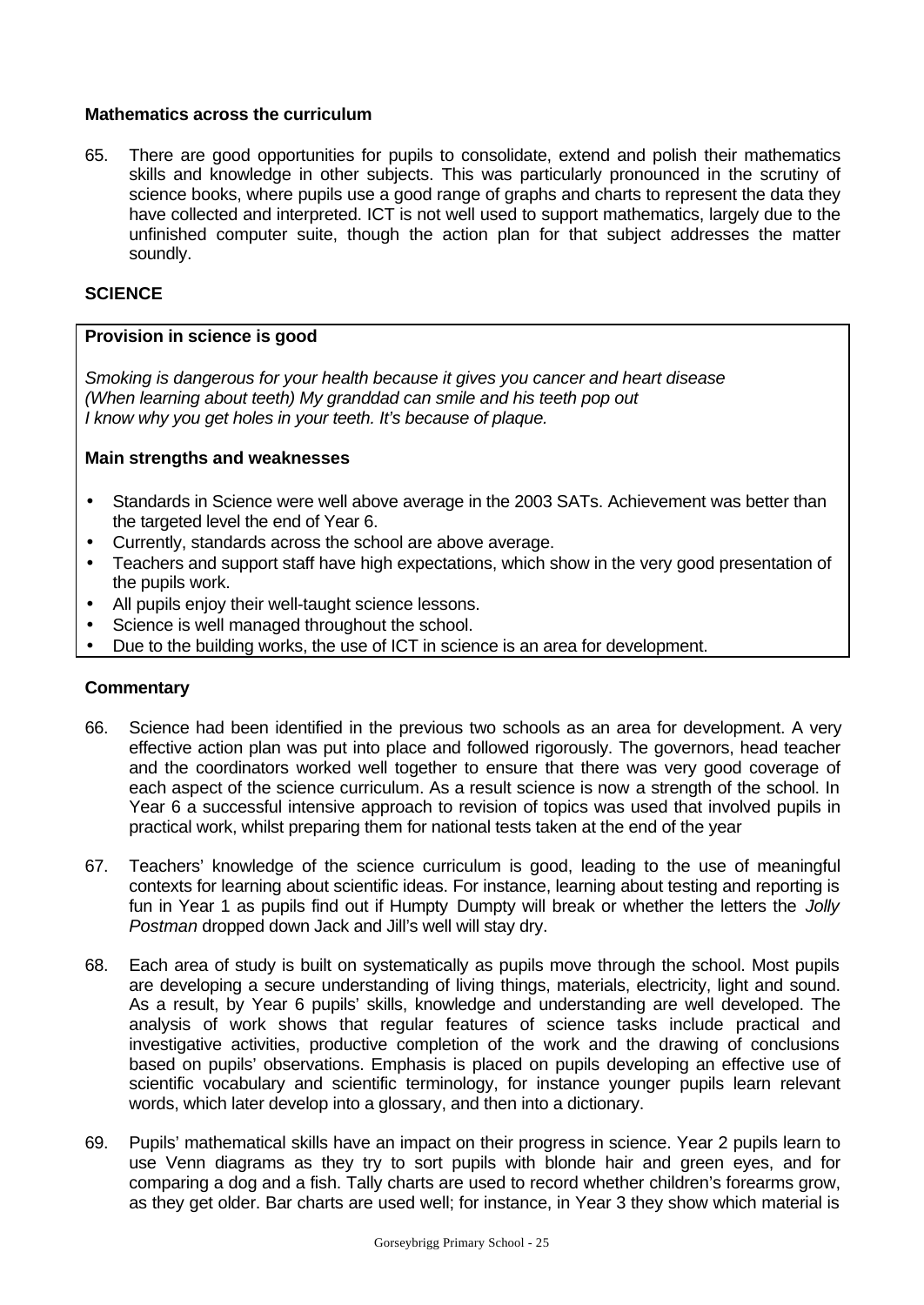the best at slowing down the melting ice cube, and in Year 6 to find out whether it took less force for the handle to break. There is good evidence of children plotting graphs for example; pupils carry out investigations into the relationship between their classmates' height and size of feet, to see the relationship between mass and extension of a band. In another topic pupils investigated how well toy cars moved over different surfaces and the effect of friction, their results were recorded in a graph and in Year 6 pupils using instruments to measure force were encouraged to be accurate and look at the shape of the line graph that was produced when they plotted their results.

70. Systems for the assessment of pupils' progress and attainment are developing well. They do not yet have the rigour of those in English, but are being formed into a good system that will enable the close, and thorough, tracking of progress. Regular marking of pupils' work is carried out and some of this helps pupils to understand how they can improve. The quality of resources is improving, though the incomplete computer suite means that ICT is, at present, an under-used resource to enhance learning in science.

# **INFORMATION AND COMMUNICATION TECHNOLOGY**

**Most aspects of provision in information and communication technology (ICT) cannot be judged as the school's ICT suite was not ready at the time of the inspection.**

*(2 pupils peering round the door of the prospective ICT suite) Ooo, I can't wait to go in there*

#### **Main strengths and weaknesses**

- There is a promising action plan in place for the development of the subject.
- Links with other subjects are satisfactory.

# **Commentary**

- 71. The ICT suite was incomplete and the new computers had not been delivered by the start of the inspection. Additionally, the Internet connection was not fixed. Therefore, the school was not able to timetable ICT for the period of inspection. There was a little evidence in the form of pupils' previous work and some work completed in classrooms.
- 72. The headteacher and subject leaders agree that ICT is a central priority for improvement. According to the school's own analysis, the pupils now in the junior classes are up to two years behind pupils in other schools in their development of skills and knowledge. The level of resources inherited from the previous schools was unequal and last year, the opportunity was taken to improve resources generally, but particularly in the junior classes. The two subject leaders worked effectively to develop the subject action plan, which holds good promise for the future. However, it is clear that ICT is a key issue for the school so that the pupils can catch up lost ground as quickly as possible.

#### **Information and communication technology across the curriculum**

73. Inspectors saw satisfactory opportunities for pupils to extend their knowledge and understanding of other subjects through their use of the class-based computers. However, in some subjects such as mathematics, science and geography there remains the need to ensure that such use of ICT is an integral part of learning at appropriate times.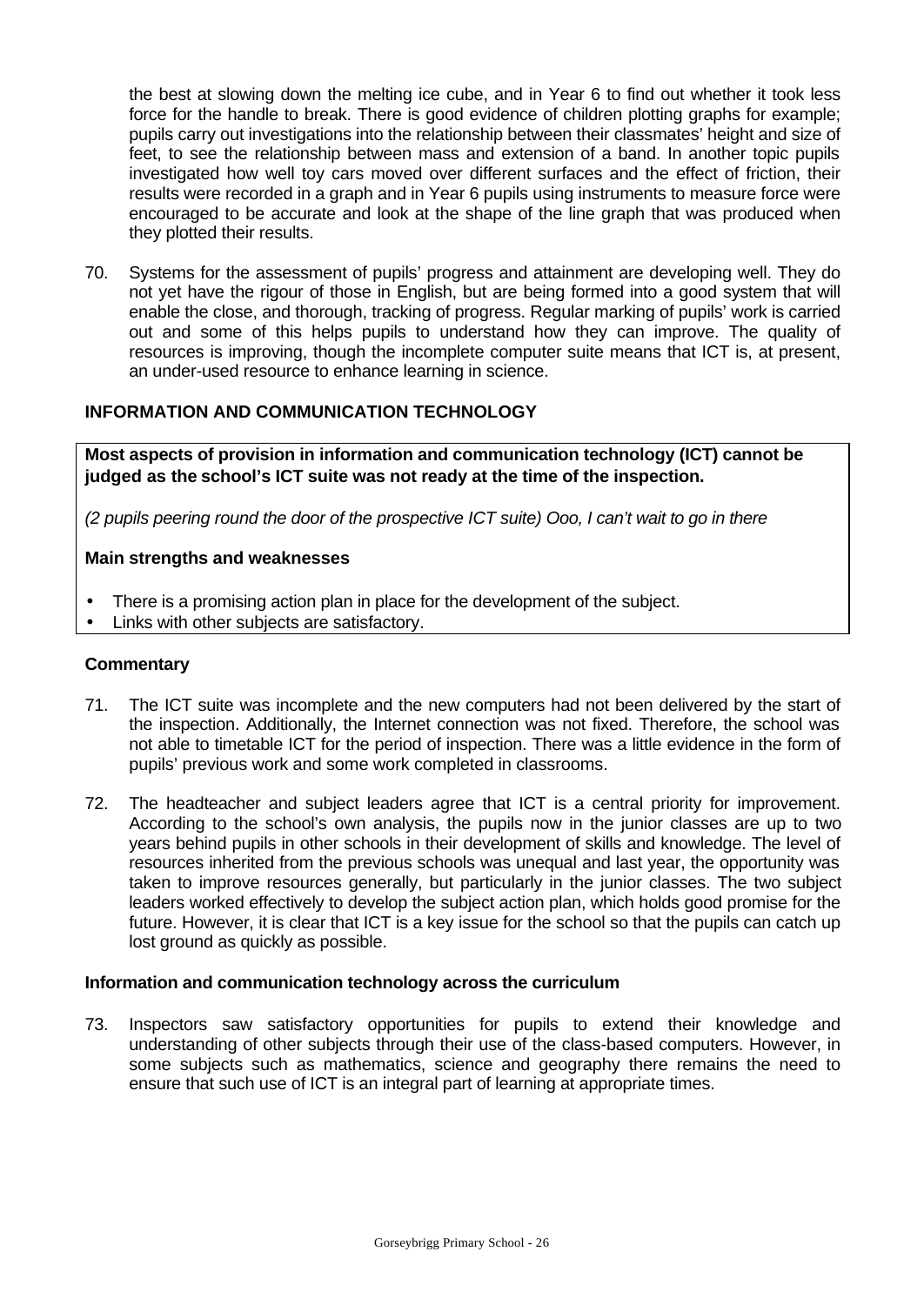# **HUMANITIES**

# **Religious education**

### **Provision for religious education is good.**

*Life grew from a little bit of water (The world began when) Two planets crashed together*

#### **Main strengths and weaknesses.**

- Standards at the end of Year 2 and 6 are above average.
- Teachers plan well from the locally agreed syllabus.
- Pupils are given the opportunity to learn from religion as well as about it.
- Good teaching builds on knowledge and understanding well.
- The visits to the three churches in the area enhance the learning of Christianity.
- Pupils do not visit other places of worship.

#### **Commentary**

- 74. As a result of good lessons based on *Belief and Behaviour*, the younger pupils know that Jesus told stories and that the stories Jesus told were a way of teaching people about God, how to behave and how to treat each other. The stories of *The Prodigal Son, The Lost Sheep* and *The Good Samaritan* develop the pupils' understanding of forgiveness and reconciliation well.
- 75. By Year 6 pupils are able to describe and explain what is involved in belonging to a faith community through focus on beliefs and practices of Islam. Pupils are able to compare their own beliefs with those of others. Teachers use the experiences of pupils who belong to the Jewish faith really well. The recently required artefacts offer hands on experience of the religions and help teachers to demonstrate that religion is about the immediate and not simply about the past.
- 76. Good teaching and learning in the school helps pupils to build up their knowledge and understanding well. The pupils in Year 3 were able to provide a wide range of ideas to explain *How the world began*, including those quoted above and others such as *God got a zillion magic balls and chucked them over the earth and they grew into animals* and *God just made it.* The teacher used these ideas to develop pupils' knowledge of the Biblical story of *The Creation* and scientific explanations of the emergence of life. At the end of the lesson the pupils were able to explain how life began in a more coherent fashion than they did at the start of the session.

# **Geography and history**

# **Provision for geography and history is good.**

*It is really good because we go on trips and have to dress up Year 6 is really good because we go on trips to Cannon Hall and have to dress up as Victorians*

#### **Main strengths and weaknesses.**

- The pupils have an appropriate geographical and historical awareness.
- The use of visits and the visitors enrich the curriculum and bring both subjects to life.
- The pupils have a good understanding of their locality.
- Pupils enjoy history.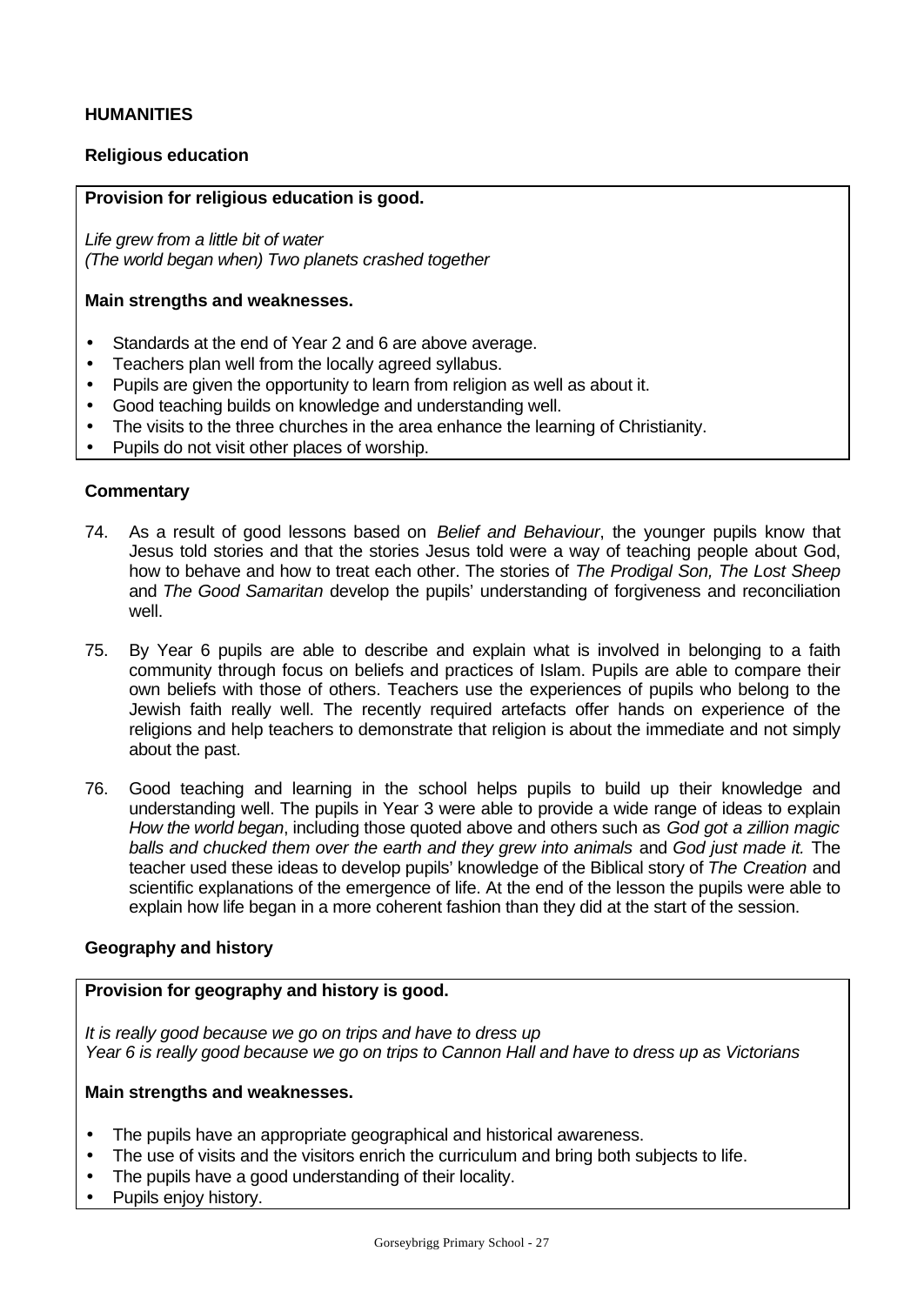There is a need to ensure that ICT is used effectively to support both subjects as soon as it is possible.

# **Commentary**

- 77. History and geography are taught well as a two-year rolling programme. There was good coverage of places, people and events in the books from last year's Year 1 and 2, for instance, following the adventures of Barnaby Bear, Florence Nightingale, Alexander Graham Bell, Elizabeth 1, the Spanish Armada and Louis Braille. Children considered why Braille was important, *Because every blind person can read just by feeling little bumps.* This term pupils were enjoying learning about the fire of London and were pleased to talk about how they had pretended to travel back in time and role-play the happenings, passing buckets from one to another to try to put the fire out.
- 78. The older pupils folders on Victorian Britain showed how well the pupils had covered every aspect of life, noting similarities and differences and change not only in this country but also abroad with the study of the Crimean War 1854 – 1856 and the journey of David Livingstone, the missionary in central Africa. Good links were made between the conditions and dangers in the factories with what was being made, *Let us match out the poor conditions in factories before it's too late.* The Ancient Greek topic has begun very well indeed with the pupils contrasting the modern and historical Olympic games, making good links with mathematics, the pentagon and pentathlon and developing good observation skills to create Greek masks and Greek pots.
- 79. Older pupils visit the Nottingham Courts to experience key aspects of Victorian life, the living conditions, justice and education. The residential visit to the Lake District develops fieldwork skills and the opportunity for pupils to visit Hadrian's Wall and learn about the Roman army. Life in Dronfield compared to life in Castleton highlighted some similarities but many of the different features of these places and pupils enjoyed listening to the tales about Peak Cavern.

# **CREATIVE, AESTHETIC, PRACTICAL AND PHYSICAL SUBJECTS**

# **Art and design**

**Art and design is enjoyed by pupils and some good teaching takes place, though there are aspects of the subject that are in need of improvement.**

*(I like and do best in) Doing colouring and art related work*

#### **Main strengths and weaknesses**

- In the lessons seen, achievement was good but there is evidence of less secure skills development in some years.
- Some good artwork is on display around the school.
- There are some good links between art and design and other subjects.
- 80. It is not possible to judge the quality of provision in art and design as few lessons were observed. However, from display it is evident that pupils experience a range of media, including paint collage, clay and observational drawing materials. Evidence of work in the style of other artists was seen in Year 1/2 where large abstract paintings in the style of Kandinsky have been produced by groups of children. Good use of fabric to create woven pictures representing *Down on the farm* was seen in Year 1/2.
- 81. In the junior classes, older pupils focus on pattern using paint, felt pens, crayons and pastels. In Year 6 pupils explore the properties of pastels mixing and blending colours. They go on to create a picture using colour-blending techniques. Good links are made to mathematics with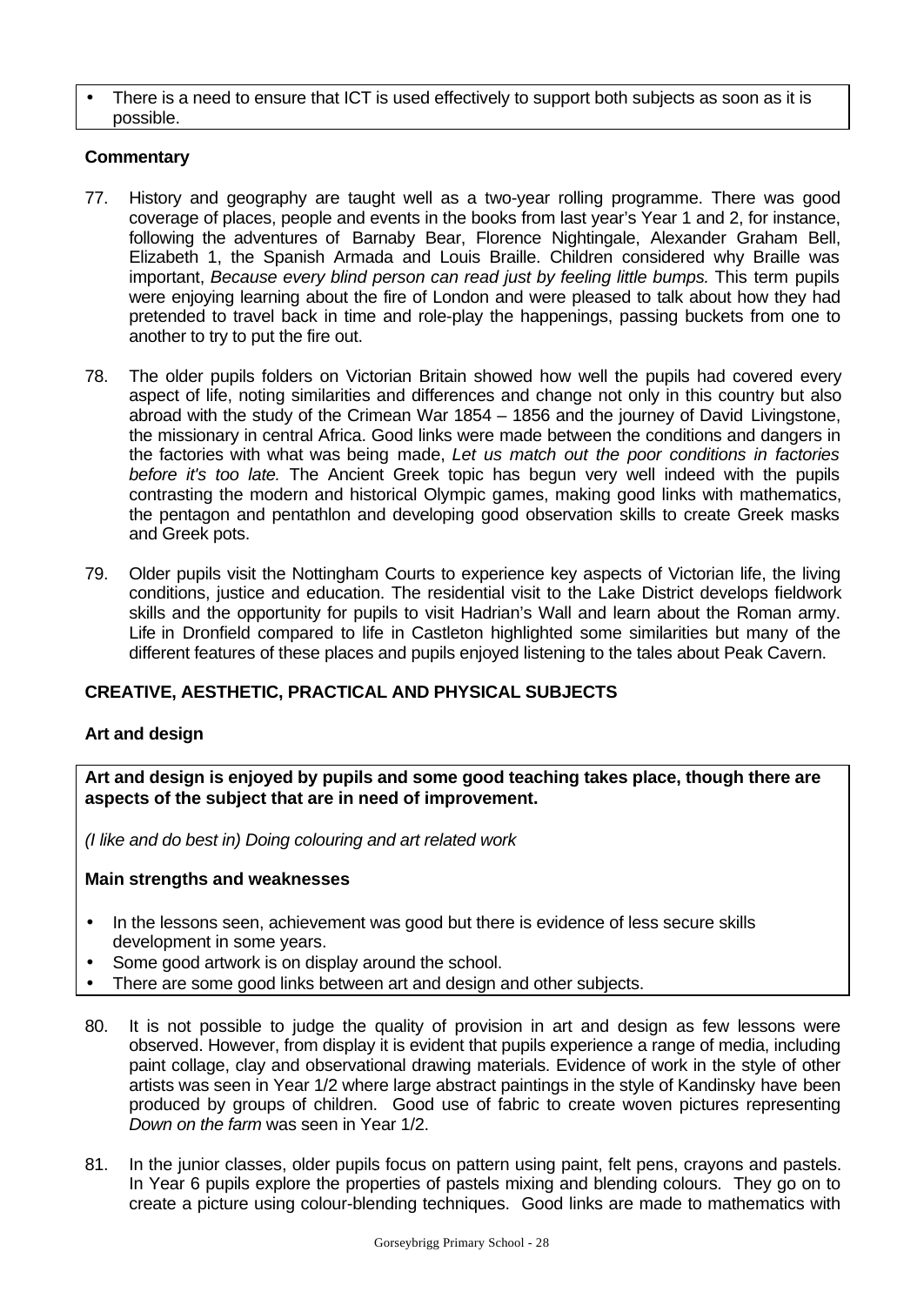patterns based on shapes. Islamic patterns created in Year 6 link well to religious education whilst models of the *Iron Man* and Greek theatre marks make good links with library and history. Examples of quilling by older pupils are carefully designed. In Year 5 pupils develop their knowledge and understanding of the importance of archaeology as they develop research skills and paintings and modelling techniques to create a clay vase.

- 82. Skills in observational drawing are wide ranging but a significant number of pupils do not have well-developed drawing skills. Improvement is due in art and design because it is apparent that such skills have not been developed systematically over time and not all teachers are confident in the subject. However, in the two lessons seen in Years 5 and 6, pupils achieved well because teaching was good.
- 83. Pupils' attitudes to learning are good. They work with interest and enthusiasm. Very good resources contribute effectively to pupils' learning, as does the quality of display in many areas of the school.

# **Music**

#### **Singing is upbeat, enthusiastic and confident.**

*(In recorder session) I can boogie That's a squeaky, high pitched (sound)*

#### **Main strengths and weaknesses**

- Singing is infectiously enthusiastic.
- Resources are good in infant classes but unsatisfactory in junior classes.
- The curriculum is well enhanced by visits and visitors.
- 84. Insufficient work was seen to form overall judgements about provision in the subject. Singing was heard in daily assemblies. Two lessons in Year 2 and 4 were observed. A brief observation was made of a visiting music specialist for keyboards and samples of composition were seen.
- 85. Pupils sing with enthusiasm. Singing in assemblies is lively and tuneful. Pupils in Year 2 learn simple recorder skills. They are at a very early stage, learning finger positions for the note 'B'. Good teaching in this lesson ensured correct finger position ands accurate timing by most pupils.
- 86. In the Year 4 lesson pupils sang well together and listened attentively, noting changes in pitch. They used their voices well to represent an older creature, singing slowly and shakily and then recognised the higher pitched and faster tune for the young animals in the song. A small number of pupils have instrumental tuition, including guitars, keyboard, clarinet, flute and saxophone.
- 87. Early composition skills using symbols developed in Year 2 are developed further in the juniors. Pupils in Year 5 create regular and irregular rhythm patterns using graphic notation. They do this well. Pupils' attitudes to music are positive.
- 88. Visits and visitors contribute well to the music curriculum, for example providing concerts for the elderly and a visiting woodwind band. Resources are good in the infants but are unsatisfactory at present in the juniors, although there is money allocated to develop tuned percussion.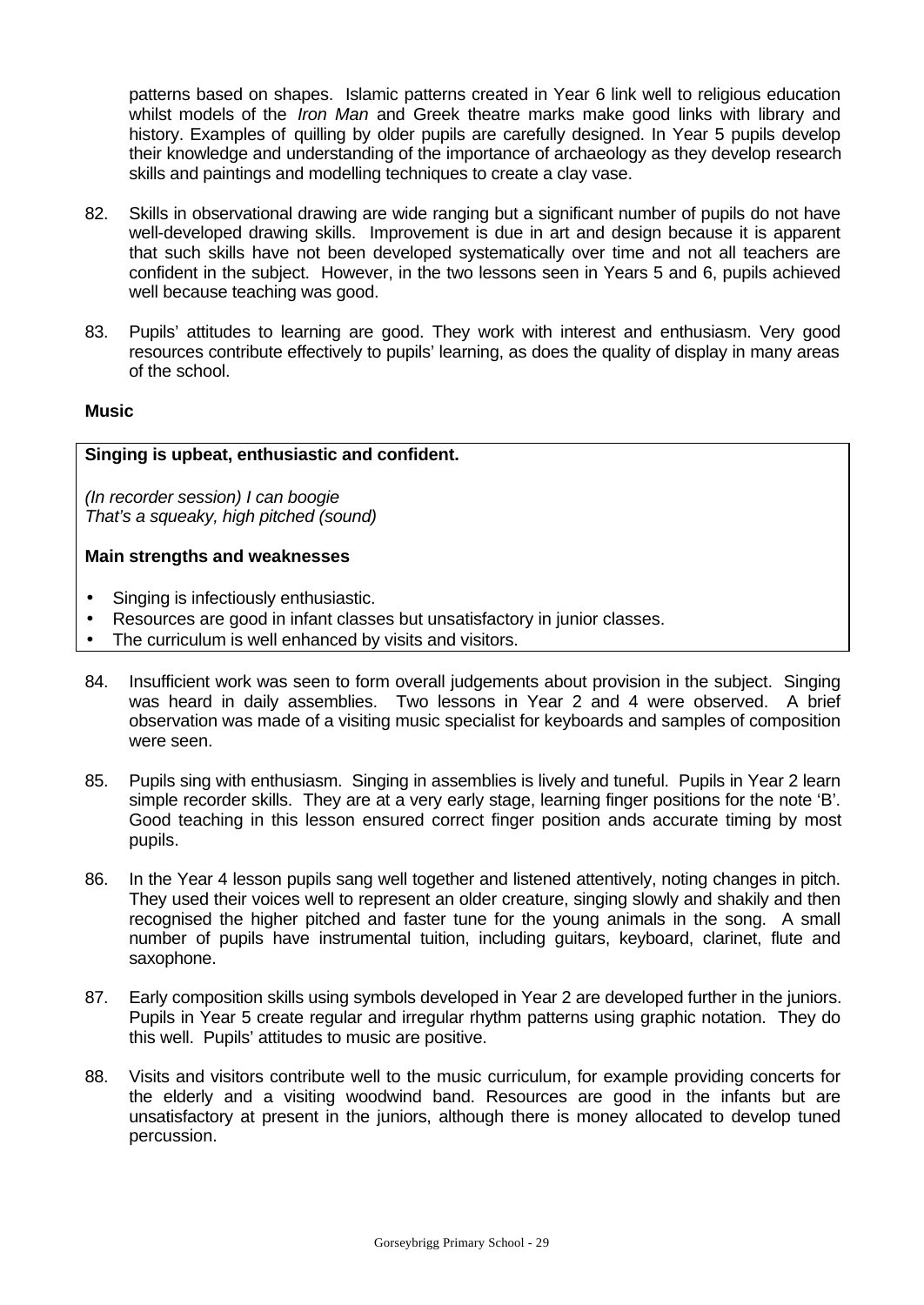# **Physical education**

**Provision in physical education is satisfactory. It is restricted at present by the extensive building works.**

*The hall is really good; it's much better than going to the old school for PE*

# **Main strengths and weaknesses**

- The curriculum is well planned and gives good opportunities for pupils to learn new skills.
- The accommodation is in a state of flux and this affects progress.
- Teaching is satisfactory overall.

#### **Commentary**

- 89. The physical education curriculum has been planned well to allow pupils to experience all strands of the subject and build skills appropriately. Swimming, for example, is a cohesive part of the curriculum and school records show that by the age of eleven a well above average proportion of pupils attains the expected 25 metres proficiency.
- 90. At present, the ongoing extensive building programme is cutting into physical education provision. Older junior pupils take many of their indoor lessons in the hall of the now mothballed junior school. This is a depressing area according to the pupils but they relish the prospect of using the extended hall in the new buildings. Infant pupils use this hall already, though during their lessons there is invariably a builder or other trades person working to complete the fabric, rewire or affix wooden panels. This makes lessons far from conducive for learning but the staff do a sterling job of maintaining interest, effort and enjoyment of the pupils.
- 91. In the lessons observed, teaching was satisfactory overall in that it enabled pupils to develop and refine their skills. There are, however, indicators that teaching is often good. In a Year 3 lesson, pupils were given some good opportunities to self-evaluate their work and to suggest ways to improve. In a Year 6 lesson the work was brisk, lively and energetic and all pupils were challenged well to show originality and initiative as they developed their balances on large apparatus.

# **PERSONAL, SOCIAL AND HEALTH EDUCATION AND CITIZENSHIP**

#### **Provision in personal, social and health education is good. Citizenship is fostered effectively.**

*If it wasn't for the teachers, we wouldn't be able to read*

# **Main strengths and weaknesses**

- Circle time makes a good contribution to pupils' personal, social and health education.
- Citizenship is promoted well.

# **Commentary**

92. All classes have good opportunities for the formal development of personal, social and health education. In particular, the circle time sessions enhance provision successfully. In Year 1/2, for example, the focus in circle time was on adults who help in school. The teacher skilfully involved pupils who had said little. One quiet child then said that *the school would not be a school if the staff were not present. It would be boring because you could do what you liked*.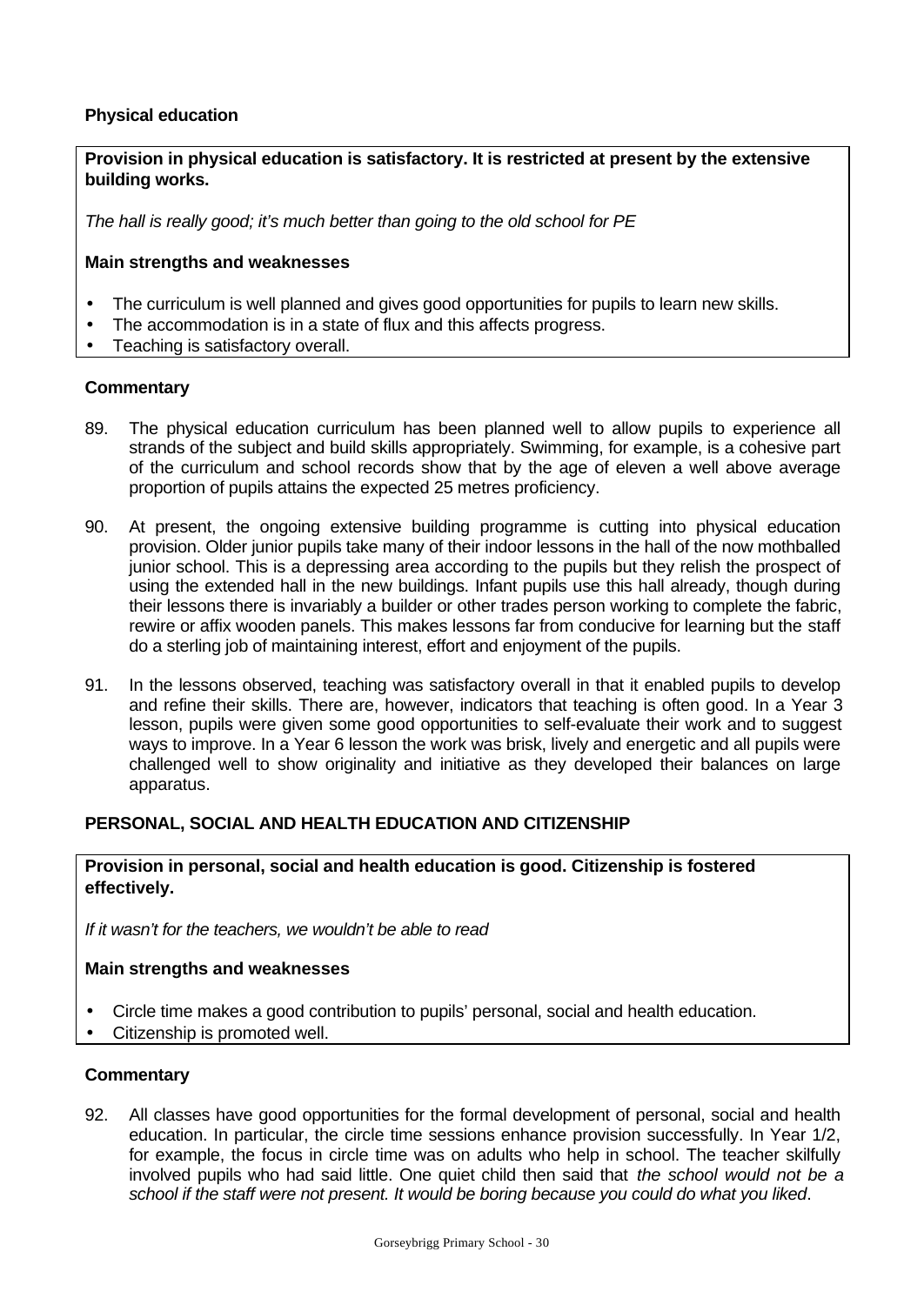- 93. In general, the staff have good knowledge of their pupils and they lead and guide them well. There is ample reflection time in lessons for pupils to think about the impact of their words and actions on others. There is also a good focus on working together collaboratively to solve problems, investigate or research issues. Thus, the pupils' personal social and health education continues in all lessons. This is particularly evident in science, where Year 5 pupils were studying the effects of smoking on the respiratory system. The universal conclusion was that smoking was very unwise, unhealthy and unsafe.
- 94. The school is working well to develop a programme of citizenship education. The Year 5 and 6 visit to the *Galleries of Justice* in Nottingham on the final day of the inspection was well focused on the need to be a responsible citizen. There was also a strong history theme to this visit, another example of the integrated curriculum approach that serves the pupils well. The school is tangibly part of its community and pupils are encouraged most successfully to care for, support and be sensitive to the needs of the elderly and ill amidst them. Good work is done to support local and national charities in order to widen pupils' appreciation of their role as future citizens.